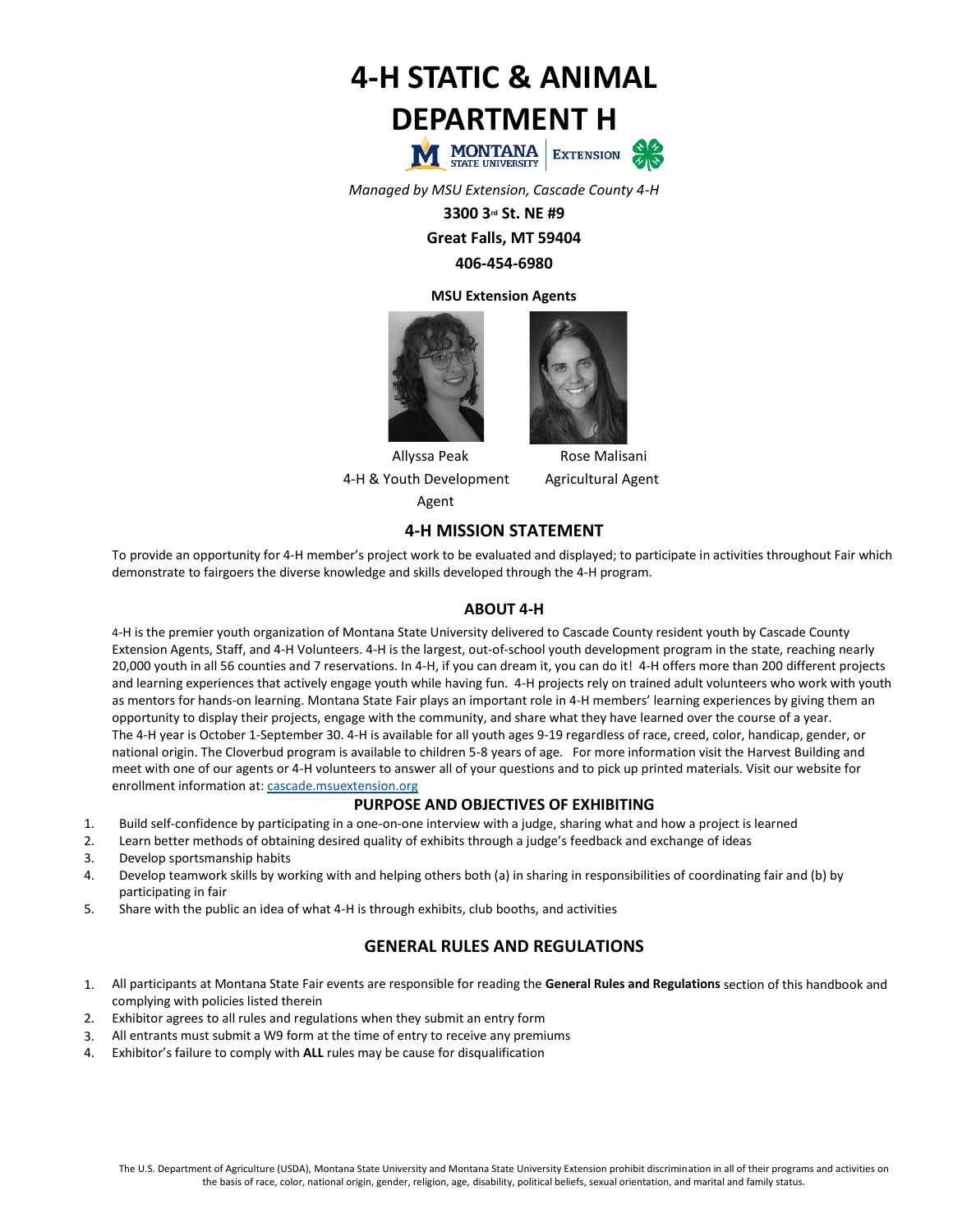#### **ENTRY & DEADLINES**

- 1. Complete entry forms on http://montana-statefair-4-h-entries.fairentry.com/ starting in May. Log on with your FairEntry account or create a new account. DO NOT use Montana State Fair forms.
- 2. The deadline for static entries, non-animal contests, and domestic animal shows is the last Friday in June, by **4:00 p.m.** See Small Animal Shows section for details on other deadlines.
- 3. Members must be enrolled in the project and level to enter except in divisions marked as open.
- 4. Members may exhibit ONLY ONE ENTRY IN EACH CLASS. Entry tags will be provided by the Extension Office.
- 5. If you do not have a W-9 on file at the MSU Cascade County Extension Office, you must fill one out before premiums will be awarded. Forms are available at the Extension Office.

#### **EXHIBITOR ELIGIBILTY**

#### *Cloverbud*

*Junior Division*— 8-10 years old on October 1, of the current 4-H year. *Intermediate Division*— 11-13 years old on October 1, of the current 4-H year. *Senior Division*— 14-18 years old on October 1, of the current 4-H year.

- 1. Members (regardless of race, creed, color, gender, national origin, disabilities, etc.) of a 4-H Club residing in Montana are eligible to exhibit in this department.
- 2. Any necessary rule or schedule changes may be announced or posted by the superintendents.

#### **STATIC ENTRY JUDGING**

- 1. All static entries must be presented to judges for review on the interview judging day.
- 2. Interviews will be judged on communication skills, eye contact, knowledge of project, identification of goals and challenges, and the project itself.
- 3. Members unable to be present at the Montana State Fair **must** complete an **Absentee Interview Judging form** and must arrange to have exhibits delivered to Interview Judging the Harvest Building to be judged.
- 4. Exhibitors entering exhibits from their project books MUST bring the project book to the interview with the activity in the book completed. This ensures the judge clearly understands what the lesson of the project activity is and can determine how well the exhibitor has implemented what they have learned. The project book will not be judged at the fair. However, if an exhibit is entered from your project book without the respective activity completed, a judge may disqualify or severely subtract points from the overall score.

#### **ENTRIES**

- 1. Exhibits must be the work of the 4-H member and made during the **current 4-H year**.
- 2. All exhibits must remain on display until Check Out Day, (\*see schedule) except in the case of an emergency and prior arrangements have been made with the 4-H Agent.
- 3. All exhibits remaining after Check Out Day will be brought to the Cascade County Extension office. **If exhibits have not been picked up from the Extension office after three weeks, the Extension office may choose to recycle, dispose, or donate entries without notice. Your exhibit is your responsibility.**

#### **EXHIBIT DISPLAY GUIDELINES**

**Posters:** May be vertical, horizontal, or squared and must be a minimum size of 24x18" if rectangular and 18x18" if square. A clear title must be present.

**Non-poster Exhibits:** There are no limitations on exhibits to be entered if they are the work of a 4-H member and related to the project the 4-H member is enrolled in. Exhibits displaying creative thought, ingenuity, and uniqueness are encouraged! Exhibits may be dioramas, project-related equipment with labeling of parts and/or purpose, or any other project that displays skills learned through 4-H.

#### **EXHIBIT VS. POSTER**

In every division, a 4-H member has a minimum of four opportunities to enter their work. Entries listed as "Any activity from project book" should be an activity that the member has completed from their project book. The project must be within the level in which the member is enrolled.

The other three entries may be any other exhibit related to their project they have completed using skills and knowledge acquired through 4-H. For example, a member enrolled in leathercraft, level one may enter an activity completed from the leathercraft project book. The member may also enter up to two leather projects they have selected on their own not found with in the book as an "any other exhibit (not a poster)", and one exhibit that is an educational poster.

#### **PREMIUMS AND AWARDS**

- 1. Premiums are paid to only grand (Best of Department), blue, and red award winners at the rate of \$6, \$4, and \$2, respectively. Reserve (Best of Division) winners are paid as blue award winners.
- 2. You will be notified when checks are available for pick up at the Extension Office. **Do not attempt to get your check from the entry office.**
- 3. Awards listed in this premium book are subject to change.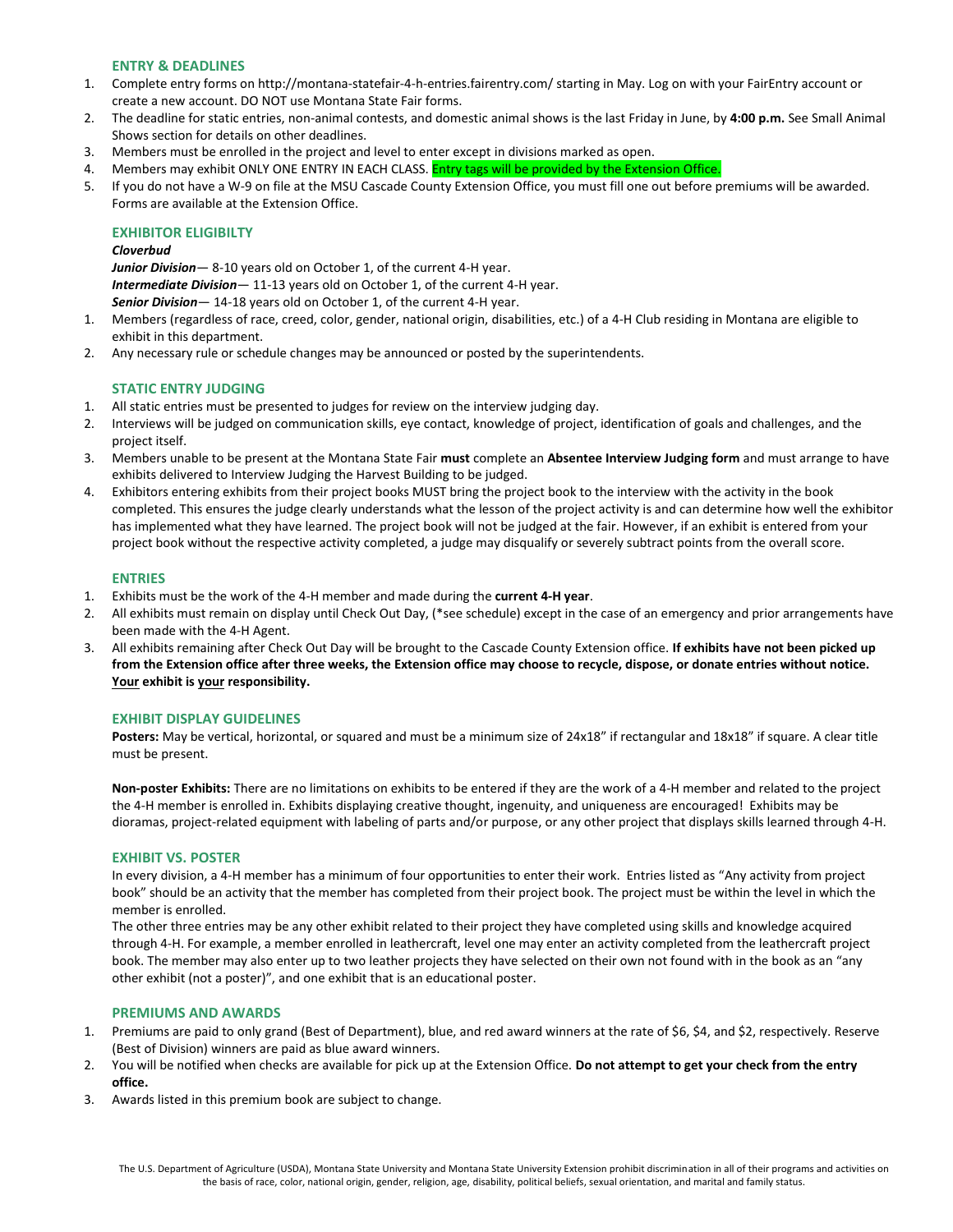#### **CLUBS**

- 1. All clubs with youth entered in the State Fair must have a club booth.
- 2. Clubs may work on setting up a booth and decorations **Tuesday July 26 and Wednesday July 27 from 4:00pm – 8:00 pm, and Thursday July 28 during interview judging.**
- 3. Clubs entered in the club decorating contest must be set up one hour after interview judging is completed on Thursday July 28. Clubs not entered in the contest must be set up by fair opening on Friday, July 29.

#### **PARENT EXPECTATIONS**

Parents and family are encouraged to mentor and guide 4-H members with their projects but **cannot** perform the bulk of the work. **Projects found primarily completed by an adult or anyone not the 4-H member presenting, will be automatically disqualified.**

#### **INTERVIEW JUDGING & SCORING**

4-H members use goal setting, problem solving, and ingenuity skills to create an exhibit that demonstrates what they have learned about their 4-H project over the last year. They then meet with a volunteer judge to communicate goals, challenges, and use of creative thinking. Through this process, 4-H members will grow and learn to be confident, skilled, and introspective individuals.

Volunteer judges will ask questions to learn more about an exhibitor's project and what they have learned throughout their year in 4-H. The more details an exhibitor provides about the display of knowledge gained, the more likely it is exhibitors will earn more interview points.

#### **FAIR SCHEDULE**

The 4-H portion of the MT State Fair Schedule will be available a[t https://cascadecounty.msuextension.org](https://cascadecounty.msuextension.org/) and will be emailed to all 4-H families prior to the first day of the fair.

#### **DEPARTMENTS**

| <b>Division</b>      | <b>Title</b>                               | <b>Division</b>                        | <b>Title</b>                          |  |
|----------------------|--------------------------------------------|----------------------------------------|---------------------------------------|--|
|                      | Active Lifestyles & Health                 |                                        | <b>Fiber Arts</b>                     |  |
| $\mathbf{1}$         | Babysitting                                | 31                                     | Handwork                              |  |
| $\overline{2}$       | <b>Healthy Decisions (Open)</b>            | 32                                     | Sewing & Textiles                     |  |
| 3                    | <b>Family Adventures</b>                   | 33                                     | Shopping in Style                     |  |
| Animal & Ag. Science |                                            |                                        | <b>Food Science</b>                   |  |
| $\overline{4}$       | 34<br>Beekeeping                           |                                        | <b>Baking</b>                         |  |
| 5                    | Crop Science                               | 35                                     | <b>Cake Decorating</b>                |  |
| 6                    | <b>Domestic Animals</b>                    | 36                                     | Cooking                               |  |
| $\overline{7}$       | Horse                                      | 37                                     | Dutch Oven                            |  |
| 8                    | Livestock                                  | 38                                     | <b>Food Preservation</b>              |  |
| 9                    | Range Management                           |                                        | Youth Leadership                      |  |
| 10                   | <b>Tractor Mechanics</b>                   | 39                                     | Leadership                            |  |
| 11                   | <b>Veterinary Sciences</b>                 | 40                                     | 4-H Adventures (open)                 |  |
| 12                   | <b>Weed Science</b>                        | Science, Technology, Engineering, & Ma |                                       |  |
|                      | Business, Citizenship, & Communications    | 41                                     | Aerospace                             |  |
| 13                   | Citizenship                                | 42                                     | Electricity                           |  |
| 14                   | Exploring 4-H                              | 43                                     | Robotics: Ev3 and Junk Drawer         |  |
| 15                   | American Sign Language                     | 44                                     | <b>Small Engines</b>                  |  |
| 16                   | Cowboy Poetry                              |                                        | <b>Other Projects</b>                 |  |
|                      | <b>Creative Arts</b>                       | 45                                     | Cloverbuds                            |  |
| 17                   | <b>Interior Design</b>                     | 46                                     | Crafts, Hobbies, & Extracurriculars ( |  |
| 18                   | Leather Craft                              | 47                                     | Self-Determined                       |  |
| 19                   | Photography                                |                                        | <b>Non-Animal Contests</b>            |  |
| 20                   | Scrapbooking                               | 48                                     | Cake Decorating Challenge (open)      |  |
| 21                   | <b>Visual Arts</b>                         | 49                                     | Communications Contest (open)         |  |
| 22                   | Welding                                    | 50                                     | Fashion Revue & Quilt Show (open)     |  |
| 23                   | Woodworking                                | 51                                     | Foods Festival (open)                 |  |
|                      | <b>Environmental &amp; Natural Science</b> |                                        | <b>Domestic Animal Shows</b>          |  |
| 24                   | Entomology                                 | 52                                     | Cat Show                              |  |
| 25                   | Forestry                                   | 53                                     | Pocket Pet Show                       |  |
| 26                   | Gardening                                  | 54<br>Dog Show                         |                                       |  |
| 27                   | <b>Outdoor Adventures</b>                  | <b>Small Livestock Shows</b>           |                                       |  |
| 28                   | <b>Shooting Sports</b>                     | 55                                     | Poultry Show                          |  |
| 29                   | <b>Sport Fishing</b>                       | 56                                     | <b>Rabbit Show</b>                    |  |
| 30                   | Wildlife                                   |                                        |                                       |  |

| <b>Division</b>                         | <b>Title</b>                    | <b>Division</b>                          | <b>Title</b>                               |  |
|-----------------------------------------|---------------------------------|------------------------------------------|--------------------------------------------|--|
| Active Lifestyles & Health              |                                 | <b>Fiber Arts</b>                        |                                            |  |
| 1                                       | Babysitting                     | 31                                       | Handwork                                   |  |
| $\overline{\mathbf{c}}$                 | <b>Healthy Decisions (Open)</b> | 32                                       | Sewing & Textiles                          |  |
| $\overline{3}$                          | <b>Family Adventures</b>        | 33                                       | Shopping in Style                          |  |
| Animal & Ag. Science                    |                                 |                                          | <b>Food Science</b>                        |  |
|                                         | Beekeeping                      | 34                                       | <b>Baking</b>                              |  |
|                                         | Crop Science                    | 35                                       | <b>Cake Decorating</b>                     |  |
| $\frac{4}{5}$ $\frac{5}{7}$             | <b>Domestic Animals</b>         | 36                                       | Cooking                                    |  |
|                                         | Horse                           | 37                                       | Dutch Oven                                 |  |
| 8                                       | Livestock                       | 38                                       | <b>Food Preservation</b>                   |  |
| 9                                       | Range Management                | Youth Leadership                         |                                            |  |
| 10                                      | <b>Tractor Mechanics</b>        | 39                                       | Leadership                                 |  |
| 11                                      | <b>Veterinary Sciences</b>      | 40                                       | 4-H Adventures (open)                      |  |
| 12                                      | <b>Weed Science</b>             | Science, Technology, Engineering, & Math |                                            |  |
| Business, Citizenship, & Communications |                                 | 41                                       | Aerospace                                  |  |
| 13                                      | Citizenship                     | 42                                       | Electricity                                |  |
| 14                                      | Exploring 4-H                   | 43                                       | Robotics: Ev3 and Junk Drawer              |  |
| 15                                      | American Sign Language          | 44                                       | <b>Small Engines</b>                       |  |
| 16                                      | Cowboy Poetry                   |                                          | <b>Other Projects</b>                      |  |
|                                         | <b>Creative Arts</b>            | 45                                       | Cloverbuds                                 |  |
| 17                                      | <b>Interior Design</b>          | 46                                       | Crafts, Hobbies, & Extracurriculars (open) |  |
| 18                                      | <b>Leather Craft</b>            | 47                                       | Self-Determined                            |  |
| <u>19</u>                               | Photography                     |                                          | <b>Non-Animal Contests</b>                 |  |
| 20                                      | Scrapbooking                    | 48                                       | Cake Decorating Challenge (open)           |  |
| 21                                      | <b>Visual Arts</b>              | 49                                       | Communications Contest (open)              |  |
| 22                                      | Welding                         | 50                                       | Fashion Revue & Quilt Show (open)          |  |
| $\frac{23}{2}$                          | Woodworking                     | 51                                       | Foods Festival (open)                      |  |
|                                         | Environmental & Natural Science |                                          | <b>Domestic Animal Shows</b>               |  |
| 24                                      | Entomology                      | 52                                       | Cat Show                                   |  |
| $\overline{25}$                         | Forestry                        | 53                                       | Pocket Pet Show                            |  |
| $\overline{26}$                         | Gardening                       | 54                                       | Dog Show                                   |  |
| 27                                      | <b>Outdoor Adventures</b>       |                                          | <b>Small Livestock Shows</b>               |  |
| 28                                      | <b>Shooting Sports</b>          | 55                                       | Poultry Show                               |  |
| 29                                      | <b>Sport Fishing</b>            | 56                                       | Rabbit Show                                |  |
|                                         |                                 |                                          |                                            |  |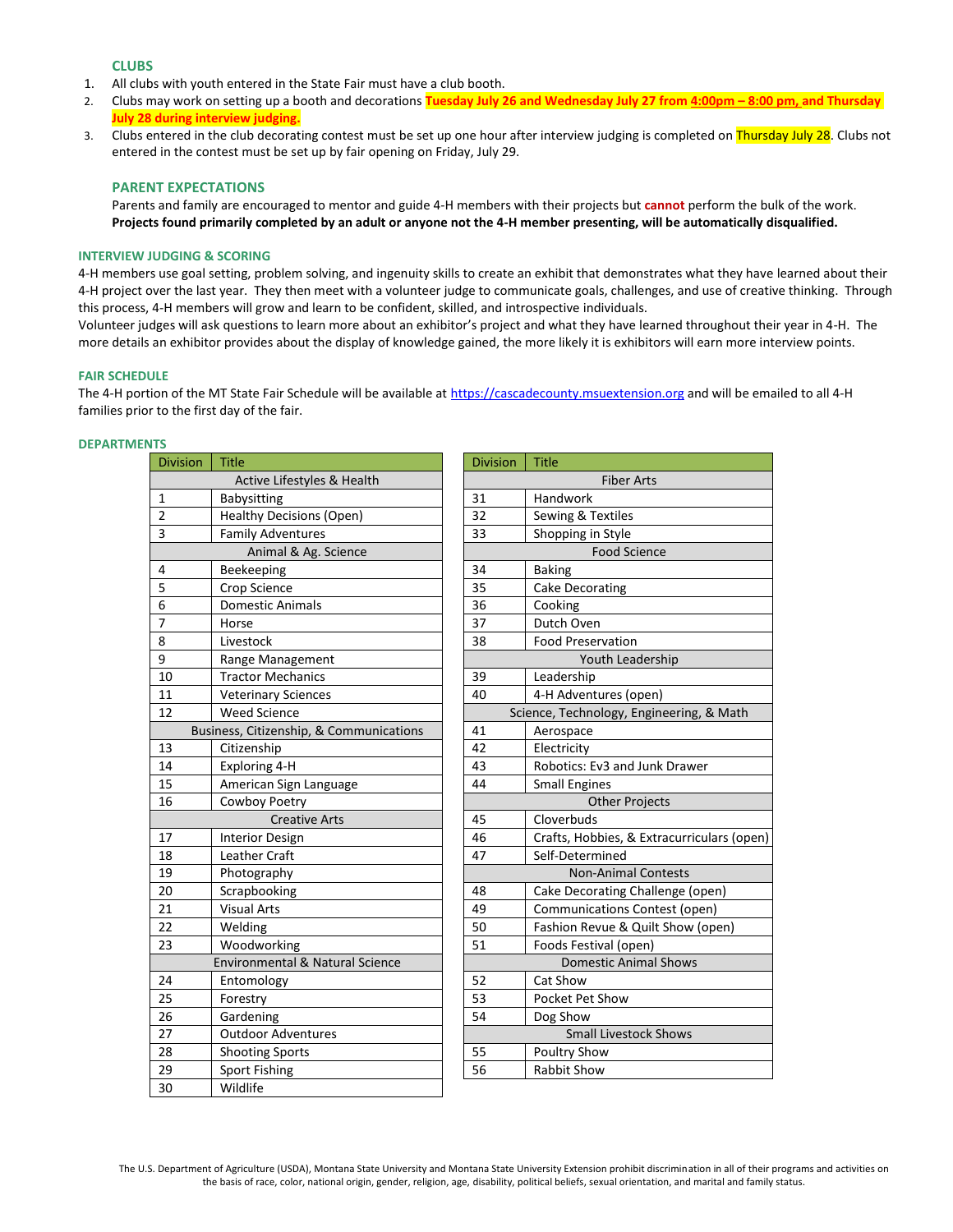## **Thank You Award Sponsors**

**Bernina- Silver Thimble**

**Big Sky Quilts**

**Bundi Gardens**

**Crooked Tree Coffee & Cakes**

**Yarn & Honey**

**Grizzly Saddlery**

**Jerrica & Erik Seilstad**

**Phil Procopio Memorial- Ford & Procopio Families**

**Photo Solutions, LLC**

**Skyline Veterinary Clinic**

**That's What You Get Crochet**

**Pat Maguire**

**Jeannie Bennet**

**Ken & Krista Roberts**

**Logan & Allyssa Peak**

**Frank & Nichole Pieper**

**Greg & Erin Doyon**

**Sue O'Leary**

#### **HOW TO SUPPORT 4-H YOUTH**

State Fair awards are just one way we can recognize the efforts of hardworking youth. If you would like to sponsor an award for Montana State Fair next year, please contact the Extension Office at 406-454-6980 at the end of the Montana State Fair. There are many other ways to support 4-H youth! Consider enrolling as a project volunteer and mentor youth through project-learning opportunities. Other areas of 4-H to make donations to include: scholarships, the Green Tie Affair fundraiser, the Ambassador program, achievement awards, and county shows and contests of all kinds.

For more information on how to support Cascade County 4-H, please contact Allyssa Peak at 406-454-6980.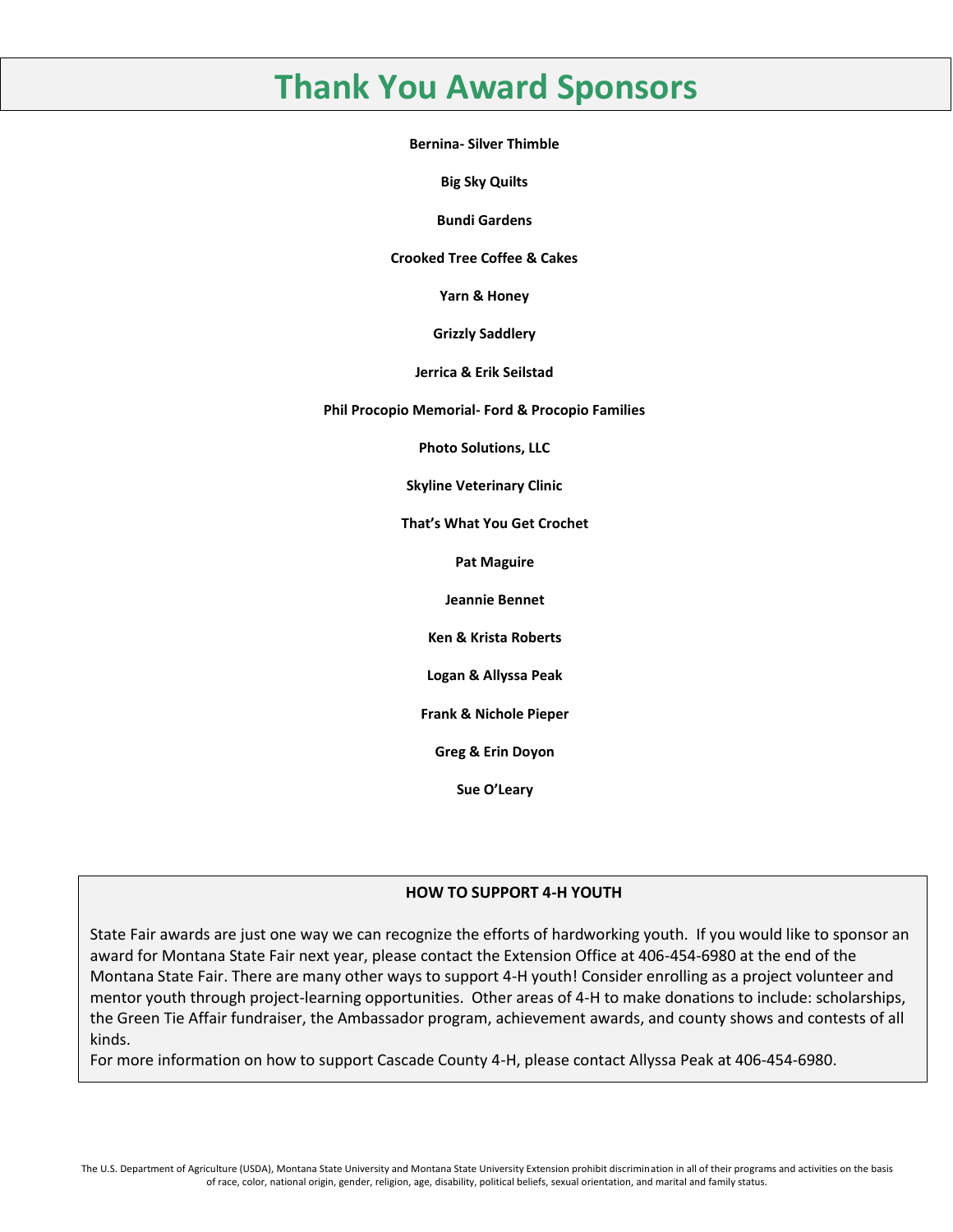## **4-H STATIC EXHIBITS**



Ashley Adkins, Superintendent Keri Leggett, Superintendent 4-H Harvest Building **1990 Community** 1990 A 4-H Harvest Building Phone: (406) 565-7759 Phone: (406) 590-0986 Email[: ashpowell90@yahoo.com](mailto:ashpowell90@yahoo.com) Email: [keri.leggett@gmail.com](mailto:keri.leggett@gmail.com)



#### **READ ALL 4-H RULES AND REGULATIONS PRIOR TO ENTERING ANY EXHIBITS.**

#### **ACTIVE LIFESTYLES & HEALTH**

#### **Exhibit & Poster Topics**

Exhibits and posters should relate to health, nutrition, rules, strategies, careers, dioramas, equipment, or any other related topic. **DIVISION 1: BABYSITTING**

- H-1-1 Any activity from project book
- H-1-2 Any other exhibit (not a poster)
- H-1-3 Any other exhibit (not a poster)
- H-1-4 Educational poster

#### **DIVISION 2: HEALTHY DECISIONS (OPEN)**

- H-2-1 Chart of daily activity for one week
- H-2-2 Chart of drink consumption for 2 days
- H-2-3 Chart of Label Lingo
- H-2-4 Chart of Whoa, Show, and Go Snack Foods
- H-2-5 Chart of steps
- H-2-6 Chart of Screen Time
- H-2-7 Any other exhibit (not a poster)
- H-2-8 Educational poster

#### **DIVISION 3: Family Adventures**

- H-3-1 Any activity from project book
- H-3-2 Any other exhibit (not a poster)
- H-3-3 Any other exhibit (not a poster)
- H-3-4 Educational poster

#### **ANIMAL & AG. SCIENCE**

#### **Exhibit & Poster Topics**

Exhibits and posters should relate to breeds and heritage, health topics, showing, grooming, animal husbandry, careers, dioramas, equipment/tack, any related industry, etc.

#### **Special Rules**

1. No live animals may be used as part of the display.

#### **DIVISION 4: BEEKEEPING**

- H-4-1 Any activity from project book
- H-4-2 Any other exhibit (not a poster)
- H-4-3 Any other exhibit (not a poster)
- H-4-4 Educational poster

#### **DIVISION 5: Crop Science**

- H-5-1 Any activity from project book
- H-5-2 Any other exhibit (not a poster)
- H-5-3 Any other exhibit (not a poster)
- H-5-4 Educational poster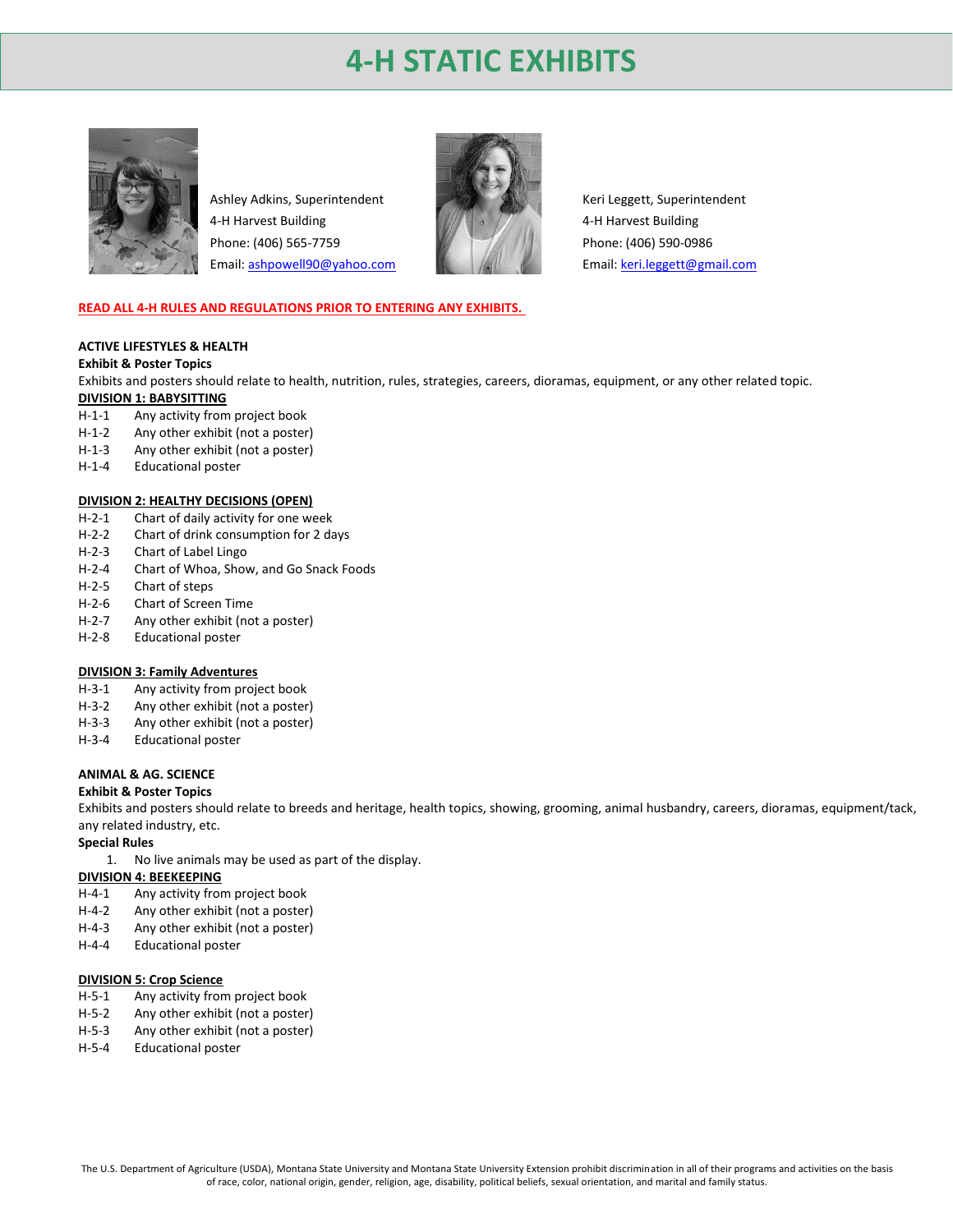#### **DIVISION 6: DOMESTIC ANIMALS**

- *Cat*
- H-6-1 Cat Any activity from project book
- H-6-2 Cat Any other exhibit (not a poster)
- H-6-3 Cat Any other exhibit (not a poster)
- H-6-4 Cat Educational Poster
- 
- *Dog*
- $H-6-5$  Dog Any activity from project book<br> $H-6-6$  Dog Any other exhibit (not a poster Dog – Any other exhibit (not a poster)
- H-6-7 Dog Any other exhibit (not a poster)
- H-6-8 Dog Educational Poster

### *Pocket Pet*

- H-6-9 Pocket Pet Any activity from project book<br>H-6-10 Pocket Pet Any other exhibit (not a poster
- Pocket Pet Any other exhibit (not a poster)
- H-6-11 Pocket Pet Any other exhibit (not a poster
- H-6-12 Pocket Pet Educational Poster

#### **DIVISION 7: HORSE**

- H-7-1 Any activity from Horse project book<br>H-7-2 Any activity from Horseless Horse pro
- H-7-2 Any activity from Horseless Horse project book<br>H-7-3 Any other exhibit (not a poster)
- Any other exhibit (not a poster)
- H-7-4 Educational poster relating to horse breed and heritage, showing, tack, careers, the equine industry, etc.<br>H-7-5 Any display relating to horse judging
- Any display relating to horse judging

#### *Judging*

| כ- / ־ח      | Ally display relating to horse judging     |
|--------------|--------------------------------------------|
|              | <b>DIVISION 8: LIVESTOCK</b>               |
| Judging      |                                            |
| $H - 8 - 1$  | Any exhibit relating to meat judging       |
| $H - 8 - 2$  | Any exhibit relating to wool judging       |
| $H - 8 - 3$  | Any exhibit relating to livestock judging  |
|              | Cattle (beef & dairy)                      |
| $H - 8 - 4$  | Cattle - Any activity from project book    |
| $H - 8 - 5$  | Cattle - Any other exhibit (not a poster)  |
| $H - 8 - 6$  | Cattle - Any other exhibit (not a poster)  |
| $H - 8 - 7$  | Cattle - Educational poster                |
|              | Goat (meat & dairy)                        |
| $H - 8 - 8$  | Goat - Any activity from project book      |
| H-8-9        | Goat - Any other exhibit (not a poster)    |
| $H-8-10$     | Goat - Any other exhibit (not a poster)    |
| $H - 8 - 11$ | Goat - Educational poster                  |
| Poultry      |                                            |
| $H - 8 - 12$ | Poultry – Any activity from project book   |
| $H - 8 - 13$ | Poultry - Any other exhibit (not a poster) |
| $H-8-14$     | Poultry – Any other exhibit (not a poster) |
| $H - 8 - 15$ | Poultry - Educational poster               |
| Sheep        |                                            |
| $H - 8 - 16$ | Sheep - Any activity from project book     |
| $H-8-17$     | Sheep - Any other exhibit (not a poster)   |
| H-8-18       | Sheep - Any other exhibit (not a poster)   |
| $H - 8 - 19$ | Sheep - Educational poster                 |
| Swine        |                                            |
| $H - 8 - 20$ | Swine - Any activity from project book     |
| $H - 8 - 21$ | Swine - Any other exhibit (not a poster)   |
| H-8-22       | Swine - Any other exhibit (not a poster)   |
| $H - 8 - 23$ | Swine - Educational poster                 |
| Rabbit       |                                            |
| H-8-24       | Rabbit - Any activity from project book    |
| $H - 8 - 25$ | Rabbit - Any other exhibit (not a poster)  |
| $H - 8 - 26$ | Rabbit - Any other exhibit (not a poster)  |
| H-8-27       | Rabbit - Educational Poster                |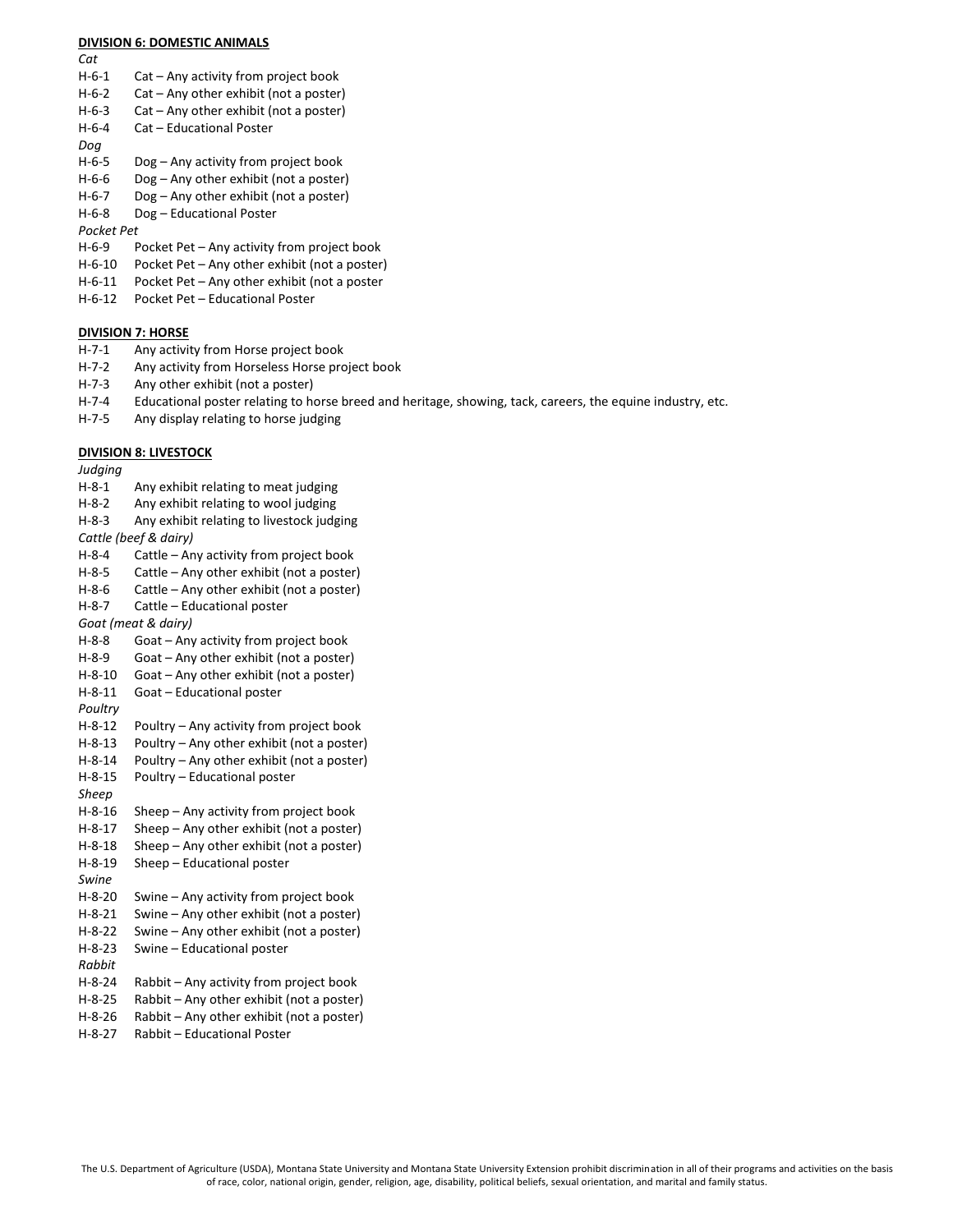#### **DIVISION 9: RANGE MANAGEMENT**

#### **Special Rules:**

- 1. Mounting cards should be lightweight, white, cardboard or poster board.
- 2. Standing size mounts are 11.5" x 16.5" or 8.5" x 11.5". A ring binder is suggested for easy storage and display.
- H-9-1 Any activity from project book
- H-9-2 Any other exhibit (not a poster)
- H-9-3 Collect, mount, and label at least 12 range plants: seven annuals, two biennials, and three perennials
- H-9-4 Educational poster

#### **DIVISION 10: TRACTOR MECHANICS**

- H-10-1 Any activity from project book
- H-10-2 Any other exhibit (not a poster)
- H-10-3 Any other exhibit (not a poster)
- H-10-4 Educational Poster

#### **DIVISION 11: VETERINARY SCIENCES**

- H-11-1 Any activity from project book
- H-11-2 Any other exhibit (not a poster)
- H-11-3 Any other exhibit (not a poster)
- H-11-4 Educational poster

#### **DIVISION 12: WEED SCIENCE**

#### **Special Rules:**

- 1. Mounting cards should be lightweight, white, cardboard or poster board.
- 2. Standing size mounts are 11.5" x 16.5" or 8.5" x 11.5". A ring binder is suggested for easy storage and display.
- H-12-1 Any activity from project book
- H-12-2 Any other exhibit (not a poster)
- H-12-3 Collect, mount, and label at least 12 weeds: seven annuals, two biennials, and three perennials
- H-12-4 Educational poster

#### **BUSINESS, CITIZENSHIP, & COMMUNICATIONS**

#### **Exhibit & Poster Topics**

Exhibits and posters should relate to social trends and issues, advocacy, current events, careers, biographies, people of interest or historic figures, equipment, timelines, dioramas, or other related topics.

#### **DIVISION 13: CITIZENSHIP**

- H-13-1 Any activity from project book
- H-13-2 Any other exhibit (not a poster)
- H-13-3 Any other exhibit (not a poster)
- H-13-4 Educational poster

#### **DIVISION 14: EXPLORING 4-H**

- H-14-1 Any other exhibit (not a poster)
- H-14-2 Any other exhibit (not a poster)
- H-14-3 Educational poster
- H-14-4 Educational poster

#### **DIVISION 15: AMERICAN SIGN LANGUAGE**

- H-15-1 Any other exhibit (not a poster)
- H-15-2 Any other exhibit (not a poster)
- H-15-3 Educational poster
- H-15-4 Educational poster

#### **DIVISION 16: COWBOY POETRY**

- H-16-1 Any activity from project book
- H-16-2 Any other exhibit (not a poster)
- H-16-3 Any other exhibit (not a poster)
- H-16-3 Educational poster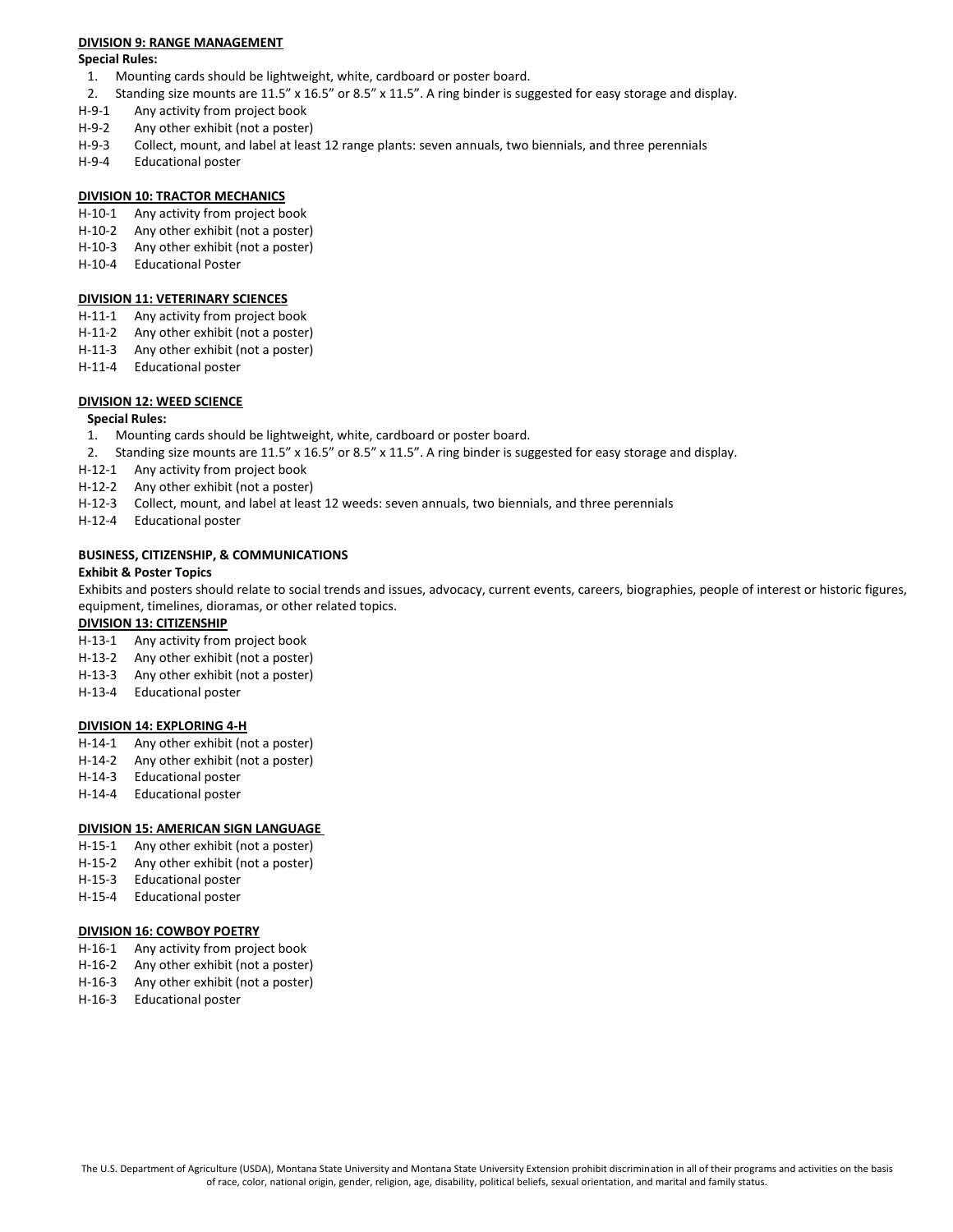#### **CREATIVE ARTS**

#### **Exhibit & Poster Topics**

Exhibits and posters should relate to careers, biographies, people of interest or historic figures, equipment, timelines, dioramas, or other related topics.

#### **DIVISION 17: INTERIOR DESIGN**

- H-17-1 Any activity from project book
- H-17-2 Any other exhibit (not a poster)
- H-17-3 Any other exhibit (not a poster)<br>H-17-4 Educational poster
- Educational poster

#### **DIVISION 18: LEATHER CRAFT**

**Award Sponsor:** *Grizzly Saddlery & Leather*

- H-18-1 Any activity from project book
- H-18-2 Any other exhibit (not a poster)
- H-18-3 Any other exhibit (not a poster)
- H-18-4 Educational poster

#### **DIVISION 19: PHOTOGRAPHY**

**Award Sponsor:** *Photo Solutions, LLC*

#### **Special Rules:**

- 1. Exhibits must be made up of pictures taken during the current project year.
- 2. Exhibits may be in a picture frame (matting is optional), mounted on poster board, or in a photo album arranged according to a plan relating to each Project Manual unit.
- 3. All photos must be taken by the 4-H member who is entering the photo in the fair.
- H-19-1 Any 8"x10" Portraiture photo
- H-19-2 Any 8"x10" Wildlife photo
- H-19-3 Any 8"x10" Editorial Fashion photo
- H-19-4 Any 8"x10" Editorial Food photo
- H-19-5 Any 8"x10" Landscape photo
- H-19-6 Any 8"x10" Conceptual/fine art photo
- H-19-7 Any 8"x10" Night-long exposure photo
- H-19-8 Any 8"x10" 4-H promotional photo (official clover must be present)
- H-19-9 Educational poster

#### **DIVISION 20: SCRAPBOOKING**

- H-20-1 Any activity from project book
- H-20-2 Any other exhibit (not a poster)
- H-20-3 Any other exhibit (not a poster)
- H-20-4 Educational Poster

#### **DIVISION 21: VISUAL ARTS**

- H-21-1 Any activity from project book
- H-21-2 Any project promoting 4-H
- H-21-3 Any other exhibit (not a poster)
- H-21-4 Any other exhibit (not a poster)
- H-21-5 Educational poster

#### **DIVISION 22: WELDING**

- H-22-1 Any activity from project book
- H-22-2 Any other exhibit (not a poster)
- H-22-3 Any other exhibit (not a poster)
- H-22-4 Educational poster
- H-22-5 Any project promoting 4-H

#### **DIVISION 23: WOODWORKING**

- H-23-1 Any activity from project book
- H-23-2 Any other exhibit (not a poster)
- H-23-3 Any other exhibit (not a poster)
- H-23-4 Educational poster
- H-23-5 Any project promoting 4-H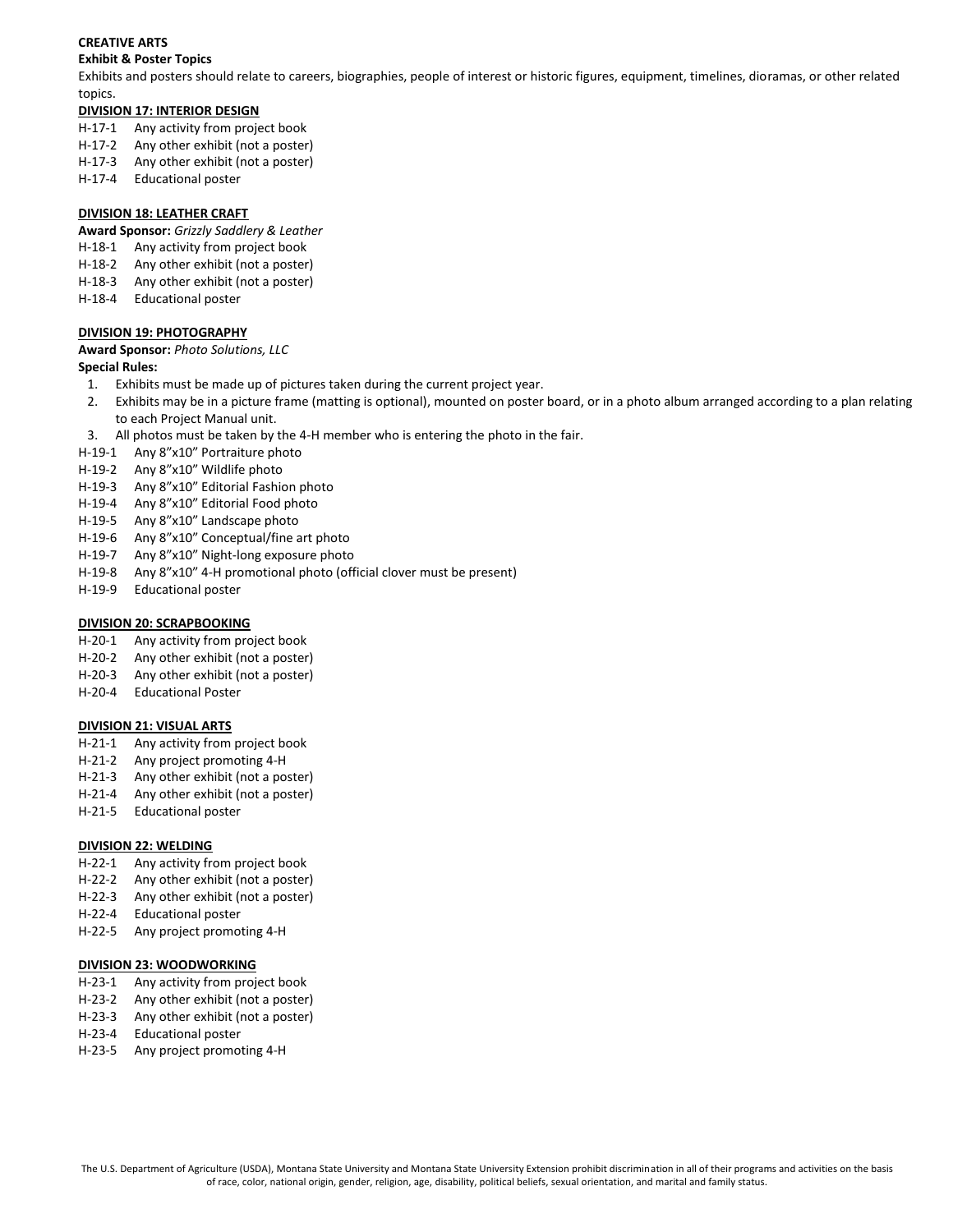#### **ENVIRONMENTAL & NATURAL SCIENCE**

Exhibits and poster should relate to careers, biographies, people of interest or historic figures, equipment, timelines, dioramas, or other related topics.

#### **DIVISION 24: ENTOMOLOGY**

- H-24-1 Any activity from the project book
- H-24-2 Any other exhibit (not a poster)
- H-24-3 Any other exhibit (not a poster)
- H-24-4 Educational poster

#### **DIVISION 25: FORESTRY**

- H-25-1 Any activity from project book
- H-25-2 Any other exhibit (not a poster)
- H-25-3 Any other exhibit (not a poster)
- H-25-4 Educational poster

#### **DIVISION 26: GARDENING**

#### **Award Sponsors:** *Bundi Gardens, Jeannie Bennett*

**Special Rules:**

- 1. It is recommended that you bring the seed packet or other information about the variety of plant you are exhibiting.
- 2. Vegetables must be clean and displayed neatly on a clear plastic 6" plate.
- 3. Exhibitors must use only items grown in their own garden.
- 4. Exhibits will be judged for uniformity, maturity, varietal characteristics, and freedom from disease, insects, and injury as well as knowledge displayed during the interview.
- 5. Following judging, one specimen must be left for display and the rest may be taken home.
- 6. A photo of any sensitive plants should be left on display with the awarded ribbon. Sensitive plants may be taken home following judging.
- H-26-1 Any miniature garden display
- H-26-2 Any vegetable display
- H-26-3 Any vegetable display
- H-26-4 Any fruit display
- H-26-5 Any fruit display
- H-26-6 Any herb display
- H-26-7 Any herb display
- H-26-8 Any house plant in container
- H-26-9 Any house plant in container
- H-26-10 Floral Arrangement Large (20"+)
- H-26-11 Floral Arrangement Small (12-19")
- H-26-12 Any perennial flower (3 stems)
- H-26-13 Any annual flower (3 stems)
- H-26-14 Any succulent or cactus plant
- H-26-15 Any plant grown from a graft
- H-26-16 Any plant grown in a container
- H-26-17 Any shamrock plant displayed in a fashion that promotes 4-H
- H-26-18 Educational poster

#### **DIVISION 27: OUTDOOR ADVENTURES**

- **Award Sponsor:** *Ken & Krista Roberts*
- H-27-1 Any activity from project book
- H-27-2 Any other exhibit (not a poster)
- H-27-3 Any other exhibit (not a poster)
- H-27-4 Educational poster

#### **DIVISION 28: SHOOTING SPORTS**

#### **Special Rules:**

- 1. Youth must be enrolled in the respective discipline in which they are entering.
- 2. State Fair Targets are shot at scheduled discipline practices prior to fair.
- 3. No real firearm or archery equipment may be used as part of a display.

#### *Archery*

- H-28-1 Archery Any activity from project book
- H-28-2 Archery Any other exhibit (not a poster)
- H-28-3 Archery Educational poster
- H-28-4 Archery State Fair Target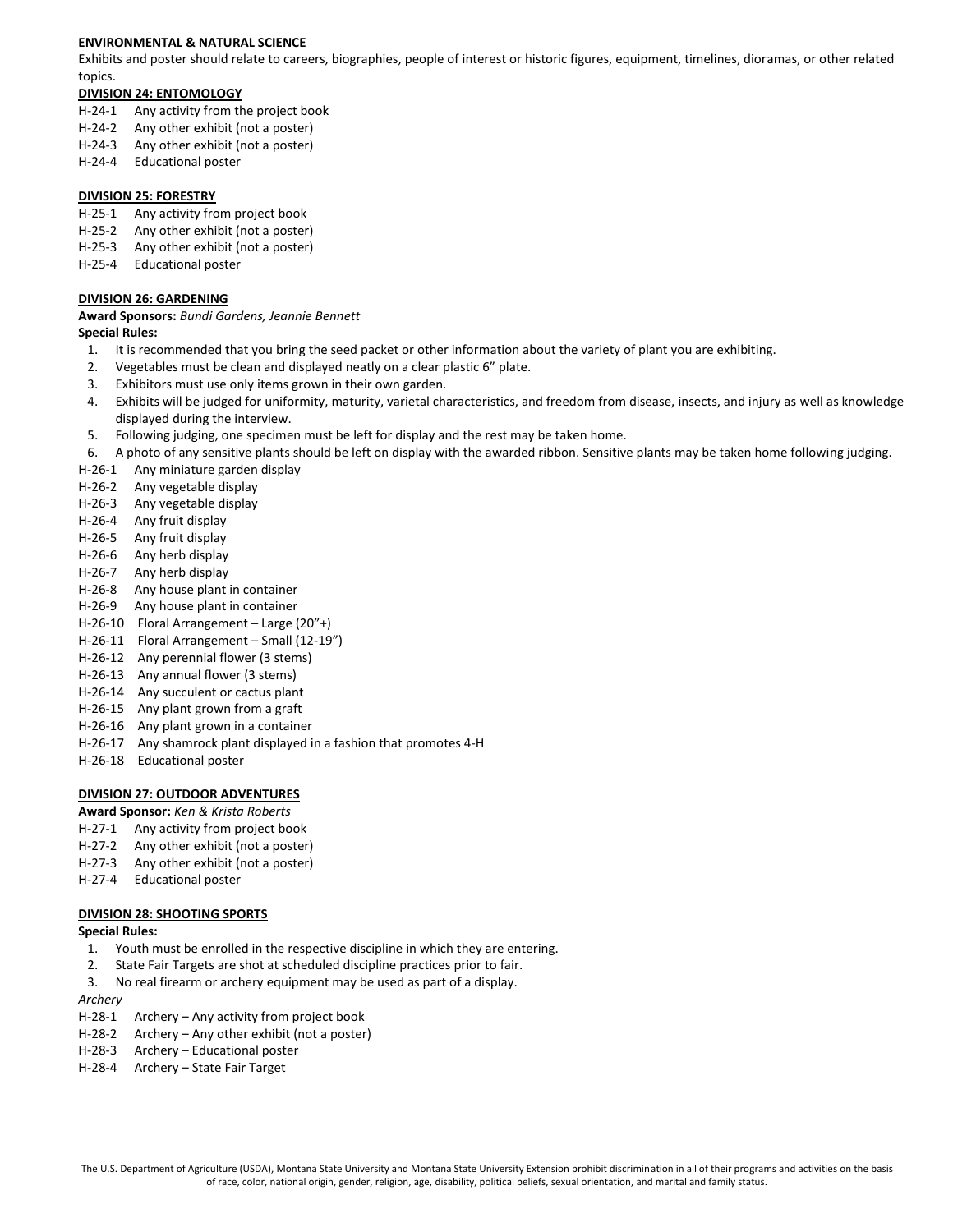*BB Gun* H-28-5 BB – Any activity from project book H-28-6 BB – Any other exhibit (not a poster) H-28-7 BB – Educational poster H-28-8 BB – State Fair Target *Hunting* H-28-9 Hunting – Any activity form project book H-28-10 Hunting – Any other exhibit (not a poster) H-28-11 Hunting – Educational poster *Muzzle Loading* H-28-12 Muzzle – Any activity from project book H-28-13 Muzzle – Any other exhibit (not a poster) H-28-14 Muzzle – Educational poster *Pistol, Air* H-28-15 Air Pistol – Any activity from project book H-28-16 Air Pistol – Any other exhibit (not a poster) H-28-17 Air Pistol – Educational poster H-28-18 Air Pistol – State Fair Target *Pistol, .22 (small bore)* H-28-19 .22 Pistol – Any activity from project book H-28-20 .22 Pistol – Any other exhibit (not a poster) H-28-21 .22 Pistol – Educational poster H-28-22 .22 Pistol – State Fair Target *Rifle, Air* H-28-23 Air Rifle – Any activity from project book H-28-24 Air Rifle – Any other exhibit (not a poster) H-28-25 Air Rifle – Educational poster H-28-26 Air Rifle – State Fair Target *Rifle, .22 (small bore)* H-28-27 .22 Rifle – Any activity from project book H-28-28 .22 Rifle – Any other exhibit (not a poster) H-28-29 .22 Rifle – Educational poster H-28-30 .22 Rifle – State Fair Target *Shotgun* H-28-31 Shotgun – Any activity from project book H-28-32 Shotgun – Any other exhibit (not a poster) H-28-33 Shotgun – Educational poster *Western Heritage* H-28-34 WH – Any activity from project book H-28-35 WH – Any other exhibit (not a poster) H-28-36 WH – Educational poster

#### **DIVISION 29: SPORT FISHING**

- H-29-1 Any activity from project book
- H-29-2 Any other exhibit (not a poster) H-29-3 Any other exhibit (not a poster)
- H-29-4 Educational poster

#### **DIVISION 30: WILDLIFE**

- H-30-1 Any activity from project book
- H-30-2 Any other exhibit (not a poster)
- H-30-3 Any other exhibit (not a poster)
- H-30-4 Educational poster

#### **Fiber Arts**

Exhibits and posters should relate to family dynamics, careers, biographies, people of interest or history figures, equipment, timelines, dioramas, or other related topics.

#### **DIVISION 31: HANDWORK**

*Knitting: Sponsored by Yarn & Honey*

- H-31-1 Knitting Any activity from project book
- H-31-2 Knitting Any other exhibit (not a poster)
- H-31-3 Knitting Any other exhibit (not a poster)
- H-31-4 Knitting Educational poster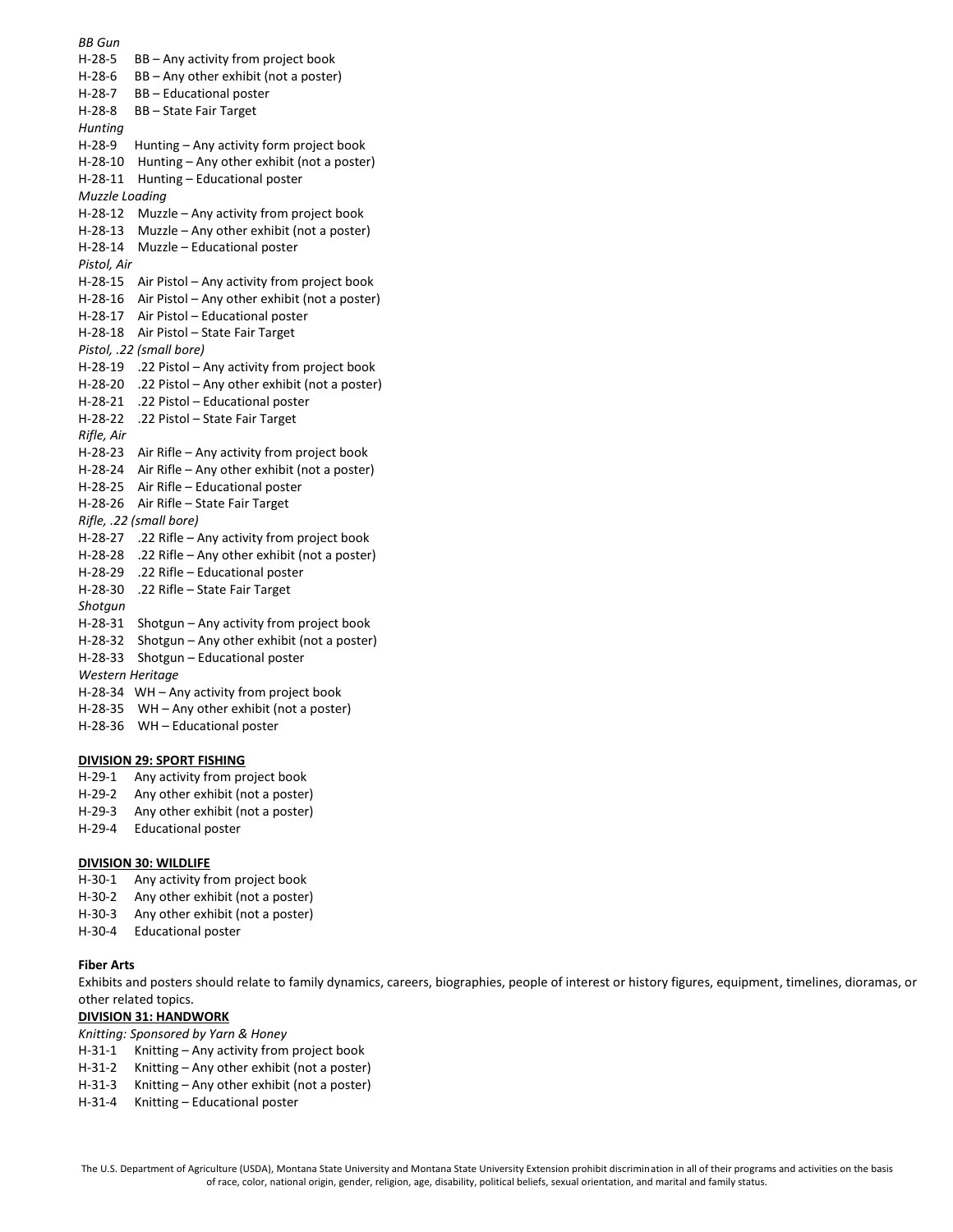*Embroidery & Cross Stitch: Sponsored by Logan & Allyssa Peak* H-31-5 Embroidery – Any activity from project book H-31-6 Embroidery – Any other exhibit (not a poster) H-31-7 Embroidery – Any other exhibit (not a poster) H-31-8 Embroidery – Educational poster *Crochet: Sponsored by That's What You Get Crochet – April McLean* H-31-9 Crochet – Any activity from project book H-31-10 Crochet – Any other exhibit (not a poster) H-31-11 Crochet – Any other exhibit (not a poster) H-31-12 Crochet – Educational poster *Quilting: Sponsored* H-31-13 Quilting – Any activity from project book H-31-14 Article with hand applique H-31-15 Article with a machine applique

- H-31-16 Article with hand quilting
- H-31-17 Article with machine quilting
- H-31-18 Article with handmade patchwork
- H-31-19 Article with machine patchwork
- H-31-20 Article with machine patchwork
- H-31-21 Quilting Educational poster

#### **DIVISION 32: SEWING & TEXTILES**

#### **Award Sponsor:** *Bernina Silver Thimble*

- H-32-1 Any activity from project book
- H-32-2 Any activity from project book
- H-32-3 Any flannel item
- H-32-4 Any wool item
- H-32-5 Any serged item
- H-32-6 Any outerwear H-32-7 Any sleepwear
- H-32-8 Any swimwear
- 
- H-32-9 Any home décor item (tablecloth, bedding, curtains, etc.)
- H-32-10 Any item using 4-H branded fabric
- H-32-11 Any other item (clothing)
- H-32-12 Any other item (not clothing)
- H-32-13 Educational poster

#### **DIVISION 33: SHOPPING IN STYLE**

- H-33-1 Any activity from project book
- H-33-2 Any other exhibit (not a poster)
- H-33-3 Any other exhibit (not a poster)
- H-33-4 Educational poster

#### **Food Science**

Exhibits and posters should relate to health or trending health topics, new technologies in health, careers, biographies, people of interest or historic figures, equipment, timelines, dioramas, or other related topics.

#### **DIVISION 34: BAKING**

- H-34-1 Any activity from project book
- H-34-2 Any activity from project book
- H-34-4 Any baked dessert
- H-34-5 Any yeast product
- H-34-6 Any 100% whole wheat product
- H-34-7 Any traditional baked product from a foreign country with an 8"x10" flyer outlining the culture, tradition, and interesting facts about the country and their traditions relating to the baked item
- H-34-8 Educational poster

#### **DIVISION 35: CAKE DECORATING**

- H-35-1 Any activity from project book
- H-35-2 Any other exhibit (not a poster)
- H-35-3 Any other exhibit (not a poster)
- H-35-4 Educational poster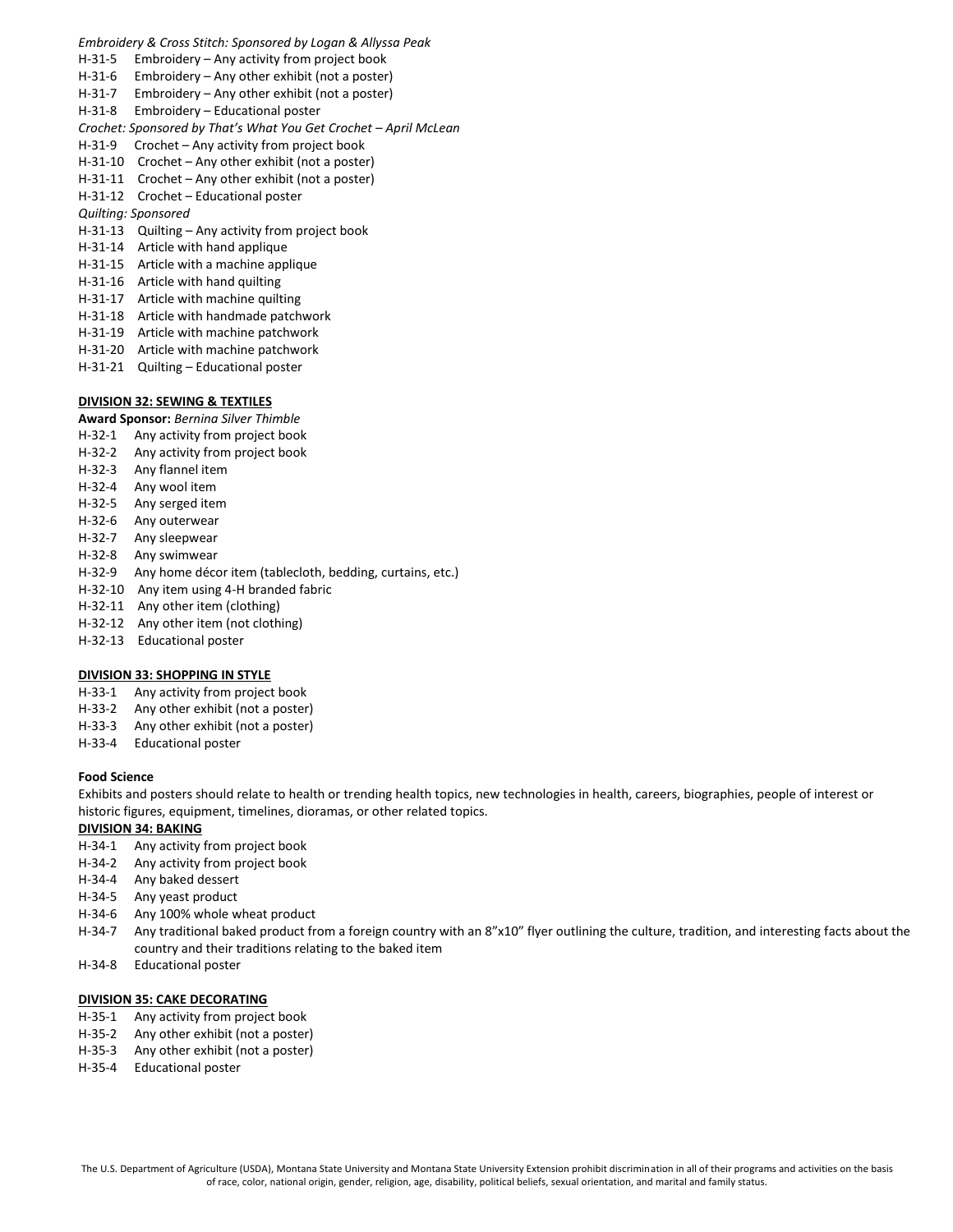#### **DIVISION 36: COOKING**

**Award Sponsor:** *Sue O'Leary*

#### **Special Rules:**

- 1. Food exhibits should be displayed on disposable containers appropriate to the size of the exhibit. We cannot guarantee containers will be returned to you.
- 2. Only one serving is needed.
- 3. Recipes must accompany food entry.
- 4. One recipe cannot be used for two different class number entries. Family members with entries in the same class number must each make their own batch.
- H-36-1 Any activity from project book
- H-36-2 Any activity from project book
- H-36-3 Any item featuring grain ingredients that can be sourced from Montana Agriculture
- H-36-4 Any item featuring 100% whole grains
- H-36-5 Any item featuring legumes
- H-36-6 Any item featuring proteins that can be sourced from Montana Agriculture
- H-36-7 One traditional dish from a foreign country with an 8"x10" flyer outlining the culture, traditions, and interesting facts about the country and their tradition relating to the item
- H-36-8 Educational poster

#### **DIVISION 37: DUTCH OVEN COOKING**

**Award Sponsor:** *Jerrica & Erik Seilstad*

- H-37-1 Any activity from project book
- H-37-2 Any other exhibit (not a poster)
- H-37-3 Any other exhibit (not a poster)
- H-37-4 Educational poster

#### **DIVISION 38: FOOD PRESERVATION**

**Award Sponsor:** *Jeannie Bennet*

#### **Special Rules:**

- 1. Use only standard clear glass, canning jars.
- 2. Unless otherwise stated, entries must be processed in either pint or quart jars. The use of half gallon jars is unsafe, and these entries will be disqualified.
- 3. Each jar must be clearly labeled. Labels should be typed or plainly printed with the name of the food, date canned, processing time, and method of preservation.
- 4. All jars must be sealed.
- 5. Jelly will not be judged unless standard jelly jars are used. Jelly must be processed in standard jelly jars or standard pint or half-pint jars. Jelly, butters, jam, marmalade, etc. inverted or preserved with paraffin will be disqualified.
- 6. Non-acidic vegetables and meats must be pressure canned.
- 7. One jar constitutes an entry in food preservation.
- 8. Jars will not be opened for tasting by the judges.
- H-38-1 Any jam activity from project book
- H-38-2 Any jelly activity from project book
- H-38-3 Any fruit from project book
- H-38-4 Any vegetable from project book
- H-38-5 Any pickled activity from project book
- H-38-6 Any sauce from project book
- H-38-7 Any salsa from project book
- H-38-8 Any syrup from project book
- H-38-9 Any dehydrated meat from project book
- H-38-10 Any dehydrated fruit from project book
- H-38-11 Any dehydrated vegetable from project book
- H-38-12 Food preservation safety and equipment display
- H-38-13 Any other exhibit (not a poster)
- H-38-14 Educational poster

#### **Youth Leadership**

Exhibits and posters should relate to careers, biographies, people of interest or historic figures, equipment, timelines, dioramas, or other related topics.

#### **DIVISION 39: LEADERSHIP**

- H-39-1 Any activity from project book
- H-39-2 Any other exhibit (not a poster)
- H-39-3 Any other exhibit (not a poster)
- H-39-4 Educational poster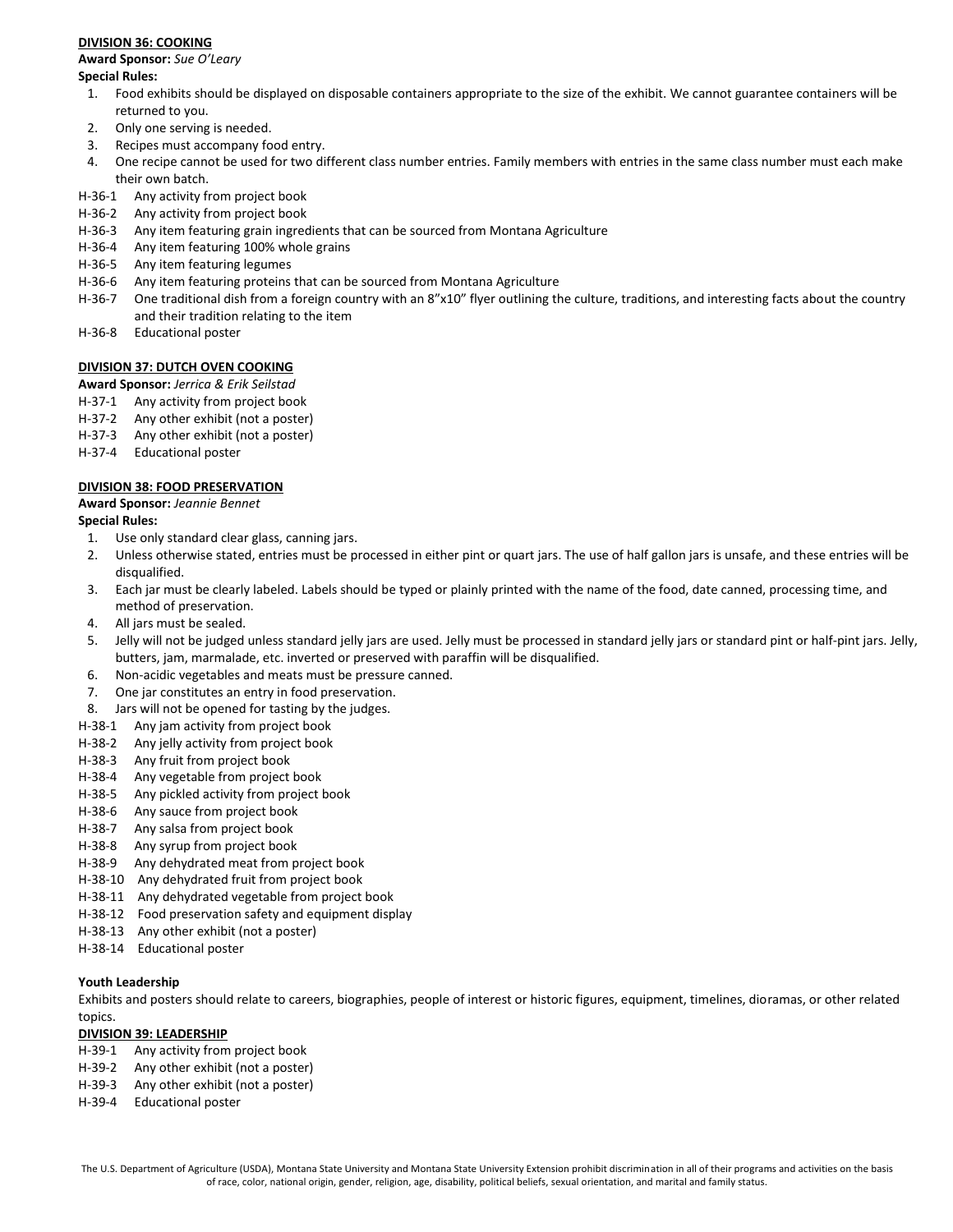#### **DIVISION 40: 4-H ADVENTURES (OPEN)**

#### **Special Rules:**

- 1. Member must have attended the most recent 4-H trip or activity relating to the entry.
- 2. Exhibits should be educational as well as promotional. Information, captions, descriptions, etc. should be included as well as photos.
- 3. Exhibits may be about the places you've traveled, cultures in the area, events, activities, special speakers, skills learned, people involved, etc.
- 4. Each individual exhibit must relate to a 4-H travel/camp/conference opportunity.
- H-40-1 Any exhibit or educational poster
- H-40-2 Any exhibit or educational poster
- H-40-3 Any exhibit or educational poster
- H-40-4 Any exhibit or educational poster

#### **Science, Technology, Engineering, & Math**

Exhibits and posters should relate to careers, biographies, people of interest or historic figures, equipment, timelines, dioramas, or other related topics.

#### **DIVISION 41: AEROSPACE**

- H-41-1 Any activity from project book
- H-41-2 Any other exhibit (not a poster)
- H-41-3 Any other exhibit (not a poster)
- H-41-4 Educational poster

#### **DIVISION 42: ELECTRICITY**

- H-42-1 Any activity from project book
- H-42-2 Any other exhibit (not a poster)
- H-42-3 Any other exhibit (not a poster)
- H-42-4 Educational poster

#### **DIVISION 43: ROBOTICS**

**Award Sponsor:** *Greg & Erin Doyon*

*Junk Drawer Robotics*

- H-43-1 Junk Drawer Any activity from project book
- H-43-2 Junk Drawer Any other exhibit (not a poster)
- H-43-3 Junk Drawer Any other exhibit (not a poster)
- H-43-4 Junk Drawer Educational poster

*Lego Mindstorm Ev3*

- H-43-5 Ev3 Any activity from project book
- H-43-6 Ev3 Any other exhibit (not a poster)
- H-43-7 Ev3 Any other exhibit (not a poster)
- H-43-8 Ev3 Educational poster

#### **DIVISION 44: SMALL ENGINES**

- H-44-1 Any activity from project book
- H-44-2 Any other exhibit (not a poster)
- H-44-3 Any other exhibit (not a poster)
- H-44-4 Educational poster

#### **Other Projects**

#### **DIVISION 45: CLOVERBUDS**

#### **Special Rules:**

- 1. Cloverbuds may only exhibit in the Cloverbud Division. **Participation only – no premiums or awards.**
- 2. Cloverbud projects will not be judged competitively per Montana 4-H policy. Participation ribbons and feedback will be given to each individual.
- H-45-1 Any other exhibit (not a poster)
- H-45-2 Any other exhibit (not a poster)
- H-45-3 Any other exhibit (not a poster)
- H-45-4 Educational poster

#### **DIVISION 46: CRAFTS, HOBBIES, & EXTRACURRICULARS (OPEN)**

- H-46-1 Any craft
- H-46-2 Any hobby
- H-46-3 Science Fair project
- H-46-4 Any artwork
- H-46-5 Any project that promotes 4-H
- H-46-6 Educational exhibit (not a poster)
- H-46-7 Educational poster
- H-46-8 Project Day Project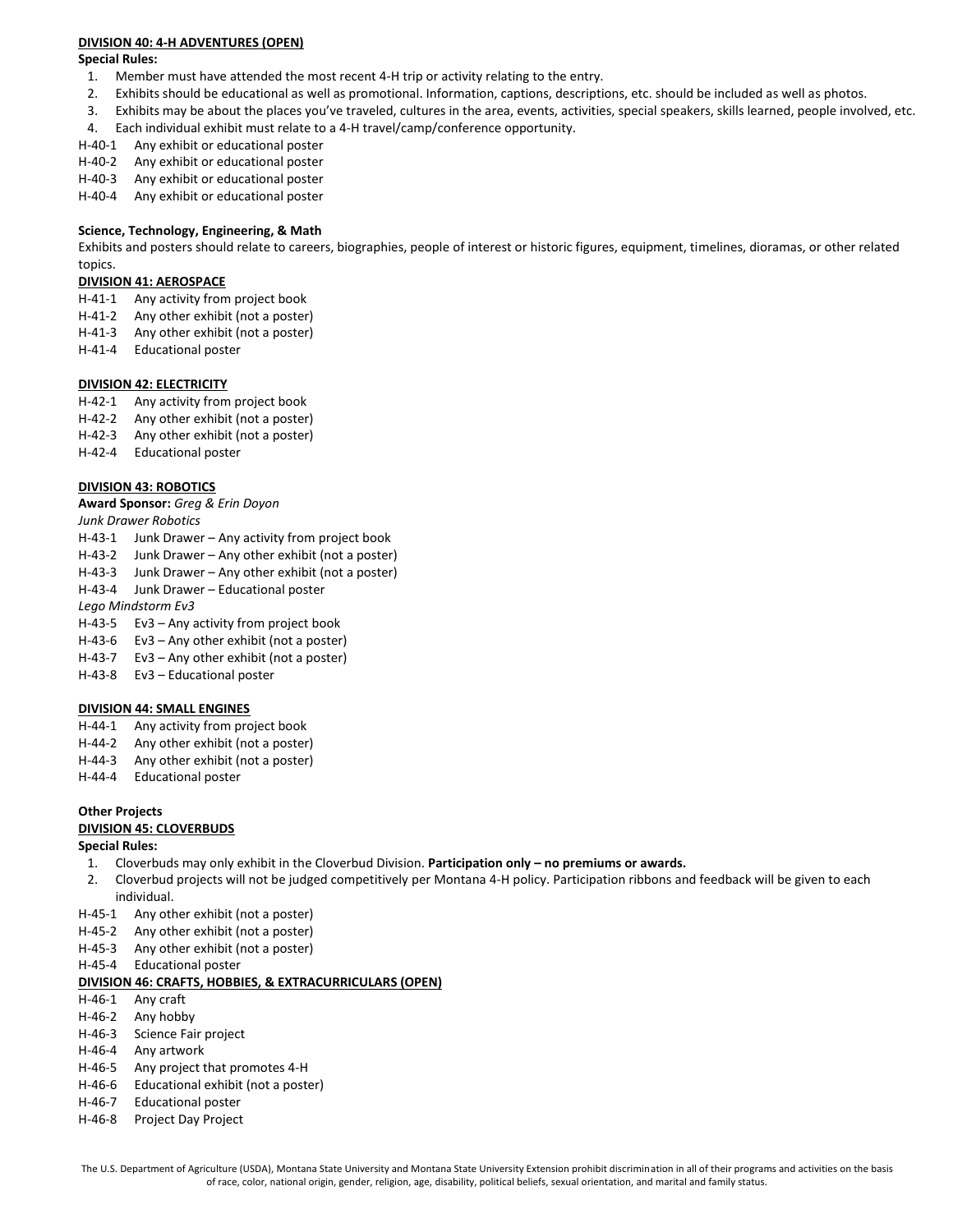#### **DIVISION 47: SELF-DETERMINED**

#### **Special Rules:**

- 1. Project plans must have been submitted to the County Extension Office and signed by the county agent by January 17 of the current year.
- 2. Bring a copy of your project plan to judging.
- H-47-1 Any exhibit related to your project (not a poster)
- H-47-2 Any exhibit related to your project (not a poster)

H-47-3 Educational poster

H-47-4 Educational poster

### **4-H NON-ANIMAL CONTESTS**

#### **GENERAL GUIDELINES FOR COMPETATIVE 4-H CONTESTS**

- 1. READ ALL 4-H RULES AND REGULATIONS AT THE FRONT OF THE 4-H SECTION OF THE FAIRBOOK.
- 2. Showmanship dress code: All exhibitors entered in these classes are encouraged to wear long sleeved, collared, button up white shirt and black pants. 4-H appropriate clothing required. No open-toed shoes/sandals permitted.
- 3. All contests will follow the Cascade County rules for the related contest, unless otherwise stated.
- 4. Grand and Reserve awards will only be given if a class has 4 or more exhibitors otherwise a standard flat ribbon will be given.

#### **DIVISION 48: CAKE DECORATING CHALLENGE**

**Award Sponsor:** *Crooked Tree Coffee & Cakes*

- H-48-1 Cake Challenge Senior Entry
- H-48-2 Cake Challenge Intermediate Entry
- H-48-3 Cake Challenge Junior Entry
- H-48-4 Cake Challenge Cloverbud Entry

#### **DIVISION 49: COMMUNICATIONS CONTEST**

- H-49-1 Prepared Speech
- H-49-2 Promotional Package
- H-49-3 Career Communications (interview)
- H-49-4 Commercial
- H-49-5 Cowboy Poetry
- H-49-6 Video
- H-49-7 Demonstration
- H-49-8 Illustrated Talk

#### **DIVISION 50: FASHION REVUE & QUILT SHOW**

- H-50-1 Constructed Garment
- H-50-2 Home Fashion Item
- H-50-3 Quilted Item

#### **DIVISION 51: FOODS FESTIVAL CONTEST**

- H-51-1 Baked Foods Exhibit
- H-51-2 Daily Foods Exhibit
- H-51-3 Edible Arts Food Exhibit
- H-51-4 Table Setting Exhibit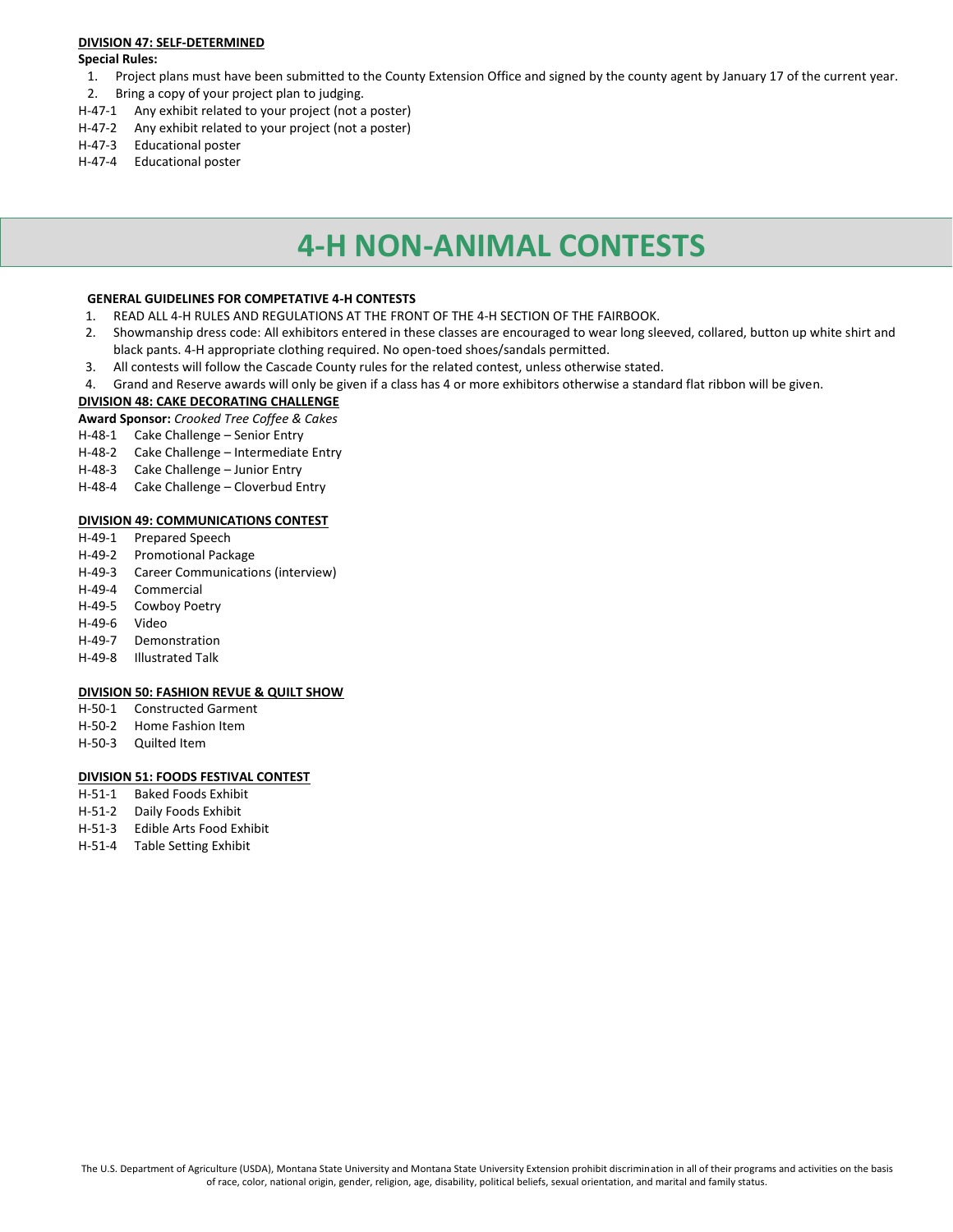#### **DIVISION 52: CAT SHOW**

#### **Award Sponsor:** *Pat Maguire*

**Special Rules:**

- 1. Animals must be brought to the Harvest building no less than 15 minutes prior to judging in an appropriate escape-proof cat carrier.
- 2. Animals may be released after presentation of awards. Animals remaining in the Harvest building for any amount of time must be supervised.
- 3. Each participant should enter in one showmanship class based upon the showman's age.
- 4. Exhibitors my only show one cat per conformation class but may only enter one showmanship class.
- 5. Families may share an animal in showmanship as long as family members are in different age categories. Cats may only be shown once in conformation.
- 6. Fun classes must have a minimum of 3 entries per class for awards to be given.
- 7. Grand and Reserve awards will only be given if a class has 4 or more exhibitors, otherwise a standard flat ribbon will be given.

*Showmanship Classes*

H-52-1 Cat Showmanship – Senior

- H-52-2 Cat Showmanship Intermediate
- H-52-3 Cat Showmanship Junior

*Confirmation Classes*

H-52-4 Cat Conformation – Kitten (under 1 year)

H-52-5 Cat Conformation – Cat (1 year or over)

*Fun Classes*

H-52-6 Longest Tail

H-52-7 Longest Whiskers

H-52-8 Shortest Tail

H-52-9 Best Groomed Cat

H-52-10 Best Trick

H-52-11 Best Costume, Decorated Cat Cage

#### **DIVISION 53: POCKET PET SHOW**

#### **Award Sponsor:** *Skyline Veterinary Clinic*

**Special Rules:** 

- 1. Animals must be brought to the Harvest building no less than 15 minutes prior to judging in an appropriate escape-proof carrier.
- 2. Animals must remain on display in the Harvest building until release time.
- 3. Each participant should enter in one showmanship class based upon the exhibitor's age.
- 4. Families may hare an animal in showmanship as long as family members are in different age categories.

*Showmanship Classes*

- H-53-1 Pocket Pet Showmanship Senior
- H-53-2 Pocket Pet Showmanship Intermediate
- H-53-3 Pocket Pet Showmanship Junior

*Animal Classes*

- H-53-4 Mammal
- H-53-5 Insects
- H-53-6 Reptile

H-53-7 Bird

- H-53-8 Amphibian
- H-53-9 Fish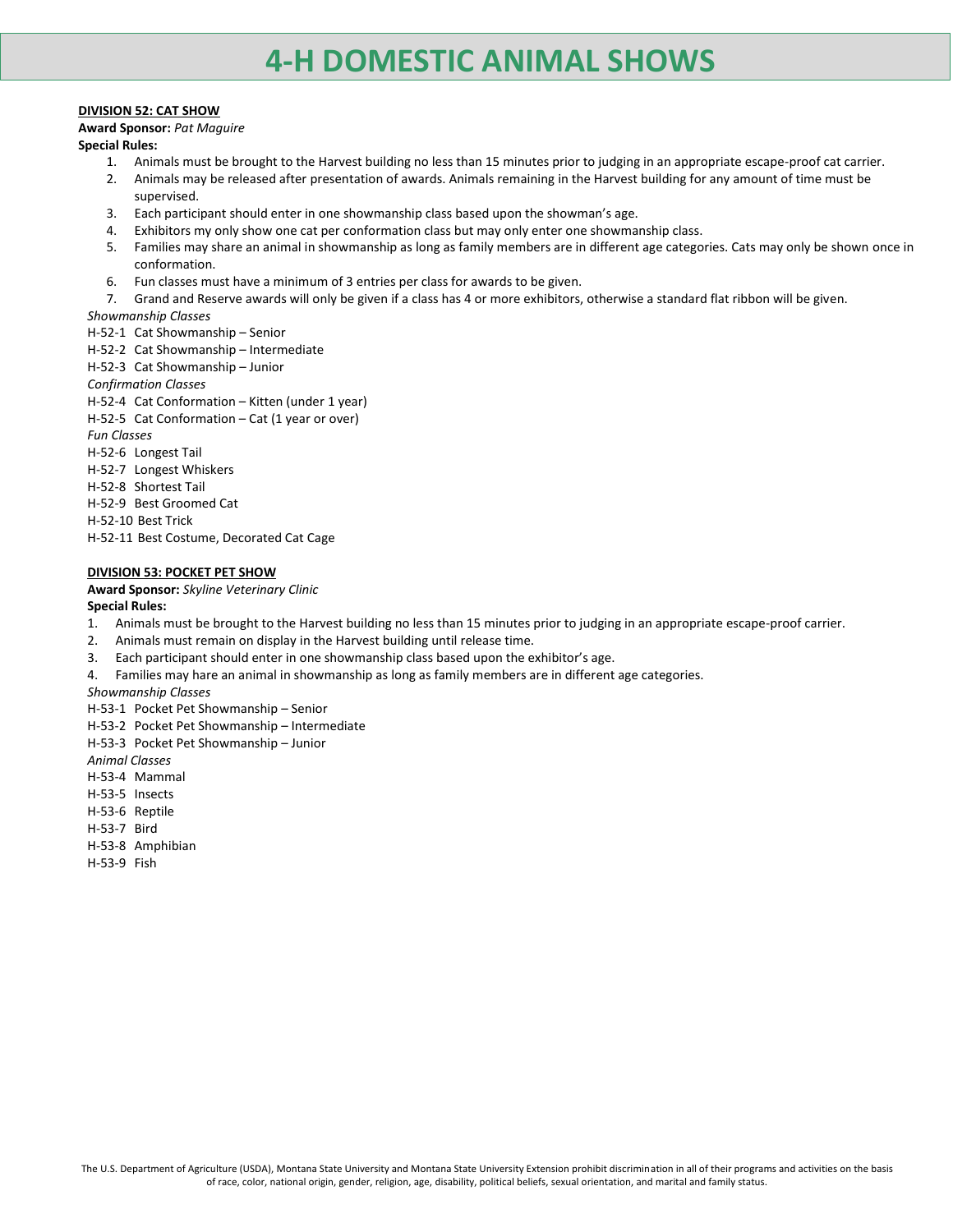#### **DIVISION 54: DOG SHOW**

#### **Award Sponsor:** *Frank & Nichole Pieper*

#### **Special Rules:**

- 1. Dogs must be vaccinated: Distemper, Hepatitis, Lepto, influenza, Bordetella, parvo, Coronavirus, and Rabies required.
- 2. Dogs must be on a leash at all times unless directed by the judge.
- 3. No dogs may be left unattended in the Harvest building.
- 4. Dog owners will be judged by American Kennel Club rules for their obedience level. Familiarity with AKC rules is a necessity for entrants.
- 5. A dog need not complete the Beginner's Novice class before entering in the Novice class, but a dog may not be entered in more than one level.
- 6. After winning a blue ribbon in Novice A, Novice B, and Novice levels with the same dog, entrants must advance to the next level.
- 7. Basic Dog Care & Training is open to all entrants also in Beginner Novice levels.
- 8. Judges will inspect dogs on grooming and may ask entrants relevant questions while they are in the ring.
- 9. Junior: 8–10-year-olds, Intermediate: 11–13-year-olds, Senior 14 years old and older.

10. Class descriptions:

- Basic Dog Care and Training
	- o Dog sits; Dog comes; Knowledge of parts of dog; Dog is properly groomed; Proper equipment used; Knowledge of proper food and nutrition; Knowledge of 7 AKC breed groups
- Beginner Novice A
	- o First year handler and dog
	- o Heel on leash; Figure 8 on leash; Stand for examination; Long down (3 minutes) on leash; Long sit (1 minute) on leash; Recall and finish on lead
- Beginner Novice B
	- o Dog and/or handler have exhibited at fair previously
	- o Heel on leash; Figure 8 on leash; Stand for Examination; Long down (3 minutes) on leash; Long sit (1 minute) on leash; Recall and finish on lead
- **Novice** 
	- o Heel on leash; Heel free; Recall and finish; Figure 8; Stand for examination; Long down; Long sit
- Graduate Novice
	- o Heel on lead; Heel free; Figure 8 off lead; Recall and finish; Drop and recall; Stand for examination; 3 minutes log sit (handler out of sight); 5 minutes long down (handler out of sight)

*Basic Dog Care and Training*

- H-54-1 Basic Dog Care and Training Junior
- H-54-2 Basic Dog Care and Training Intermediate

H-54-3 Basic Dog Care and Training – Senior

*Beginner Novice A*

- H-54-4 Novice A Junior
- H-54-5 Novice A Intermediate
- H-54-6 Novice A Senior
- *Beginner Novice B*
- H-54-7 Novice B Junior
- H-54-8 Novice B Intermediate
- H-54-9 Novice B Senior
- *Novice*
- H-54-10Novice Junior
- H-54-11Novice Intermediate
- H-54-12 Novice Senior
- *Graduate Novice*
- H-54-13 Graduate Junior
- H-54-14 Graduate Intermediate
- H-54-15 Graduate Senior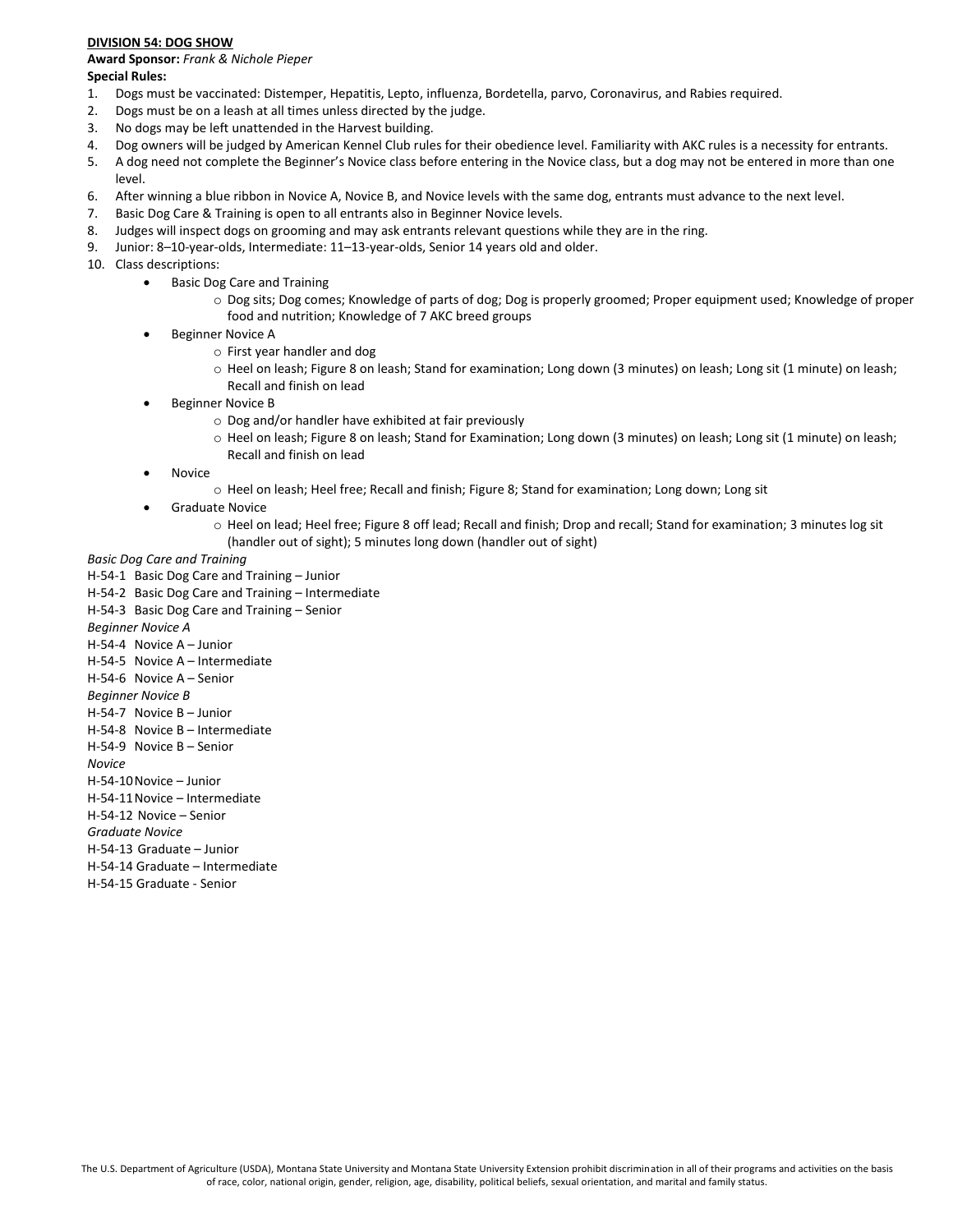### **4-H SMALL LIVESTOCK SHOWS**



Desiree Roth **Kyle Baker** Kyle Baker 4-H Poultry Superintendent 4-H Rabbit Superintendent Phone: (406) 590-7911 Phone: (406) 868-8784



| $9:00-10:00a.m.$<br>Monday, August 1 |                | Rabbit Check-in                                       | Rabbit Barn             |
|--------------------------------------|----------------|-------------------------------------------------------|-------------------------|
|                                      | 10:30a.m.      | Rabbit Judging: Showmanship followed by confirmation. | Rabbit Barn             |
|                                      | 1:00 p.m.      | Rabbits Agility - Tentative                           | <b>Harvest Building</b> |
|                                      | 7:00p.m.       | Rabbits Released                                      |                         |
| Thursday, August 4                   | 9:00-10:00a.m. | Poultry Check-in                                      | Poultry Barn            |
|                                      | 11:00a.m       | Poultry Show                                          | Poultry Barn            |
|                                      | 7-7:30p.m.     | <b>Poultry Released</b>                               | Poultry Barn            |

#### **POULTRY & RABBIT REGULATIONS**

- 1. Any bird or rabbit showing symptoms of disease will be immediately removed from the building. The poultry/rabbit committee or judge will determine if an animal needs to be removed. The Montana State Fair is not responsible for loss or damage to any exhibit.
- 2. Exhibitors must be present for all judging unless given prior permission from superintendent.
- 3. Exhibitors are allowed one entry in rabbit showmanship and one entry in poultry showmanship according to age.
- 4. Exhibitors must use their own animal, and the animal must be in possession by May 1, 2022.
- 5. Animals must be removed by scheduled release date and time. Failure to comply will result in forfeiture of premiums.
- 6. Showmanship dress code for rabbit:
	- a. All exhibitors entered in these classes are required to wear long, dark pants and long-sleeved, light-colored shirt/blouse. Footwear must cover food (no sandals).
- 7. Showmanship dress code for poultry:
	- a. All exhibitors must be neatly dressed in long pants and covered footwear (no sandals).
- 8. Non-exhibitors must wait to speak to the judge after all judging of classes has been completed.
- 9. Rabbit and Poultry Breeding Projects must have been enrolled in the project by May 1, 2022.
- 10. Entries are due the last Friday in June. Exhibitors will have an additional 10 days after due date to submit entry with a \$15 late fee. No entries will be accepted after July 4, 2022.
- 11. Exhibitors must clean cages and be released by the superintendent/County Agent before leaving the barn. Failure to clean cages or check out will result in forfeiture of premiums.
- 12. No early animals. If you need an early arrival, please make arrangements with the Superintendent.

#### **DIVISION 55: POULTRY SHOW**

#### **Special Rules:**

- 1. All birds must have leg bands and band number stated in entry system. Leg bands may be purchased at the Cascade County Extension office.
- 2. Members may exhibit two animals per class per breed per variety. No substitutions unless the birds are in the same division, sex, and variety.
- 3. Exhibitors must bathe and dust their poultry/waterfowl at least 7 days before the show. Dirty, diseased, or infested animals may be refused at check-in.
- 4. Bird age and sex must be reported upon entry.

#### **Categories:**

- Cock Male fowl one year old and over
- Cockerel Male fowl over 3 months and under 1 year
- Hen Female fowl one year old and over
- Pullet Female fowl over 3 months and under 1 year
- Old Trio One cock and two hens of the same breed
- Young Trio One cockerel and two pullets of the same breed